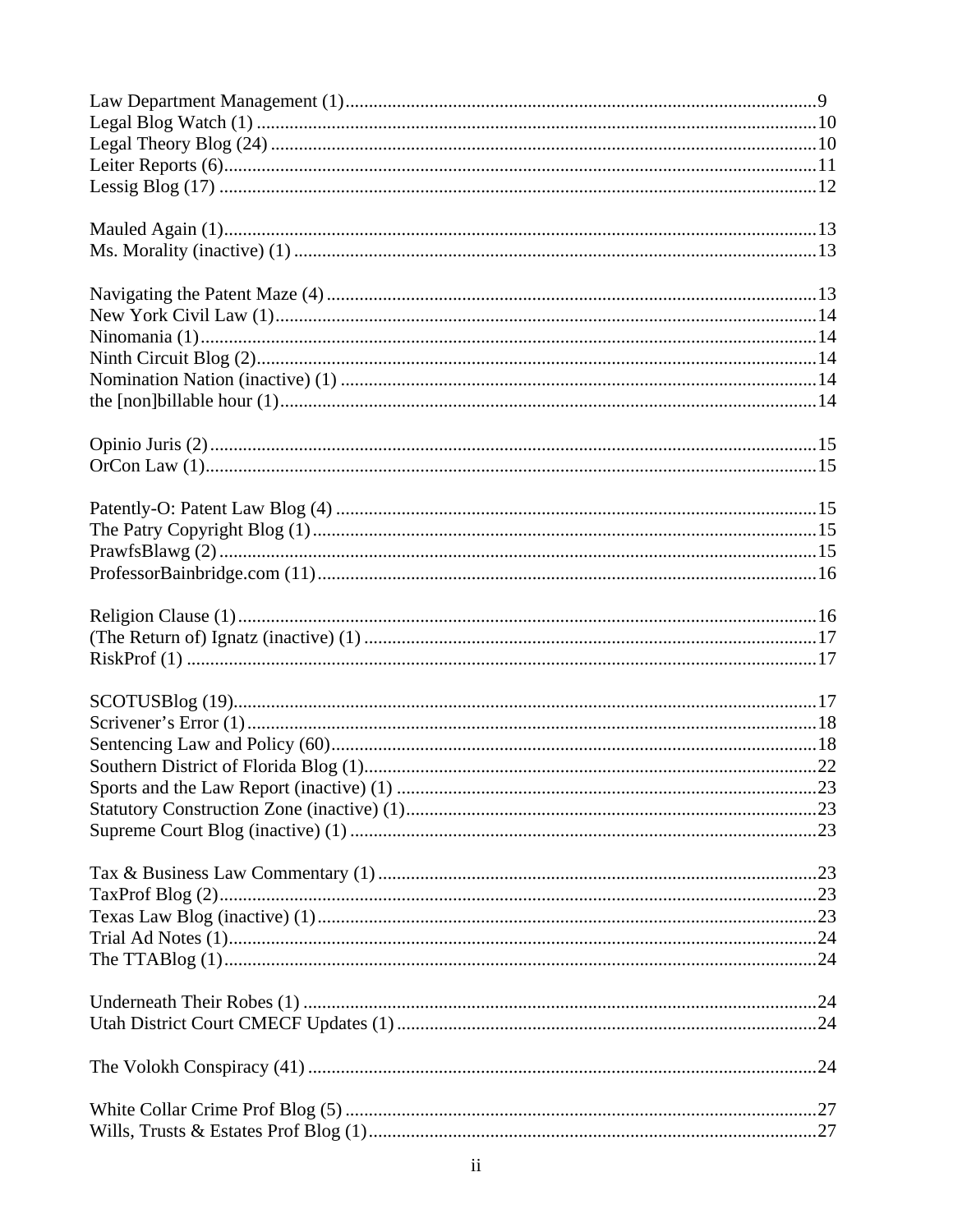# *A Collection of Law Review Articles Citing Legal Blogs*

Compiled and Edited by Ian Best (3L, Ohio State University) Available for Downloading at: [http://3lepiphany.typepad.com/3l\\_epiphany/2006/04/lawrevsciteblog.html](http://3lepiphany.typepad.com/3l_epiphany/2006/04/lawrevsciteblog.html) 

#### **Althouse (1)**

URL: [http://althouse.blogspot.com](http://althouse.blogspot.com/)

1. Ann Bartow, *Some Dumb Girl Syndrome: Challenging and Subverting Destructive Stereotypes of Female Attorneys*, 11 Wm. & Mary J. of Women & L. 221 (Winter, 2005)

#### **Bag and Baggage (5)**

URL: [http://bgbg.blogspot.com](http://bgbg.blogspot.com/)

- 1. Paul S. Gutman, *Say What?: Blogging and Employment Law in Conflict*, 27 Colum. J.L. & Arts 145 (Fall, 2003)
- 2. Carole Levitt *et al*, *Computer Counselor: Keeping Up-to-Date with Blogs*, 27 Los Angeles Lawyer 47 (Dec., 2004)
- 3. Alan R. Nye, *Blog Wars: A Long Time Ago in an Internet Far, Far Away*, 20 Maine Bar J. 102 (Spring, 2005)
- 4. David D. Smyth III, *A New Framework for Analyzing Gag Orders Against Trial Witnesses*, 56 Baylor L. Rev. 89 (Winter, 2004)
- 5. Christopher Sprigman, *Reform(aliz)ing Copyright*, 57 Stan. L. Rev. 485 (Nov., 2004)

#### **Balkinization (14)**

URL: [http://www.balkin.blogspot.com](http://www.balkin.blogspot.com/)

- 1. Graeme W. Austin, *Symposium: Metamorphosis of Artists' Rights in the Digital Age: Keynote Address*, 28 Colum. J.L. & Arts 397 (Summer, 2005)
- 2. Ben Depoorter, *The Several Lives of Mickey Mouse: The Expanding Boundaries Of Intellectual Property Law*, 9 Va. J.L. & Tech. 4 (Spring, 2004)
- 3. Laura A. Dickinson, *Government for Hire: Privatizing Foreign Affairs and the Problem of Accountability under International Law*, 47 Wm and Mary L. Rev. 135 (Oct., 2005)
- 4. Michael C. Dorf, *Review: After Bureaucracy*, 71 U. Chi. L. Rev. 1245 (Summer, 2004)
- 5. David J. Gottlieb, *Law-Free Zones*, 15 Kan. J.L. & Pub. Pol'y 7 (Fall, 2005)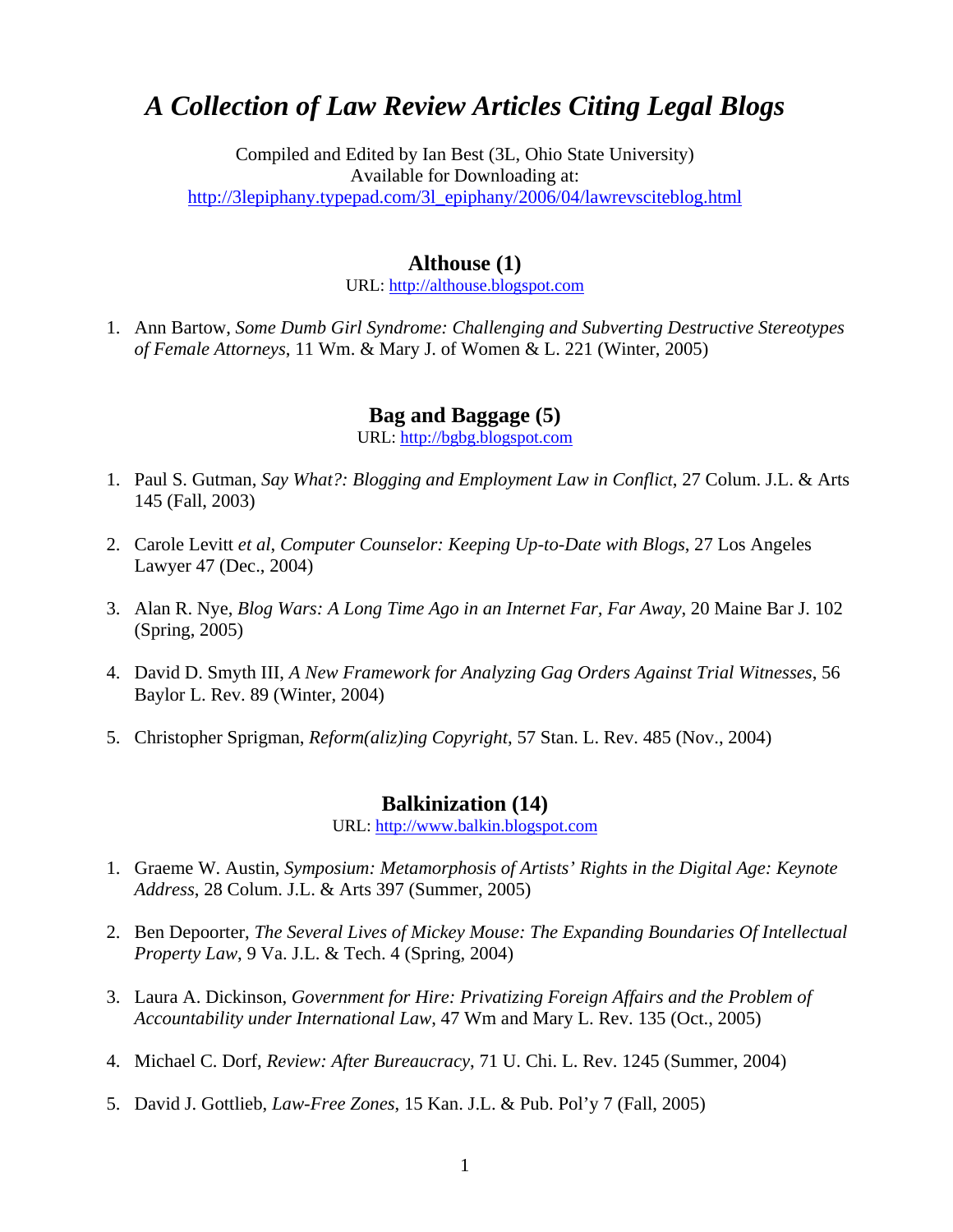- 6. Ken I. Kersch, *The New Legal Transnationalism, the Globalized Judiciary, and the Rule of Law*, 4 Wash. U. Global Stud. L. Rev. 345 (2005)
- 7. Harold Hongju Koh, *A World Without Torture*, 43 Colum. J. Transnat'l L. 641 (2005)
- 8. Ira C. Lupu & Robert W. Tuttle, *The Faith-Based Initiative and the Constitution*, 55 DePaul L. Rev. 1 (Fall, 2005)
- 9. Stephen M. McJohn, *Eldred's Aftermath: Tradition, the Copyright Clause, and the Constitutionalization of Fair Use*, 10 Mich. Telecomm. Tech. L. Rev. 95 (Fall, 2003)
- 10. Ernest Miller, *First Amendment Scrutiny of Expanded Secondary Liability in Copyright*, 32 N. Ky. L. Rev. 507 (2005)
- 11. Adam Mossoff, *Is Copyright Property?*, 42 San Diego L. Rev. 29 (Feb./Mar., 2005)
- 12. Lawrence B. Solum, *Judicial Selection: Ideology versus Character*, 26 Cardozo L. Rev. 659 (Jan. 2005)
- 13. W. Bradley Wendel, *Legal Ethics and the Separation of Law and Morals*, 91 Cornell L. Rev. 67 (Nov., 2005)
- 14. Peter K. Yu, *The Escalating Copyright Wars*, 32 Hofstra L. Rev. 907 (Spring, 2004)

#### **The Becker-Posner Blog (6)**

URL: [http://www.becker-posner-blog.com](http://www.becker-posner-blog.com/)

- 1. Colin F. Camerer, *Wanting, Liking, and Learning: Neuroscience and Paternalism*, 73 U. Chi. L. Rev. 87 (Winter, 2006)
- 2. Stephen Choi & G. Mitu Gulati, *Mr. Justice Posner? Unpacking the Statistics*, 61 N.Y.U. Ann. Surv. Am. L. 19 (2005)
- 3. Nancy J. Knauer, *A Marriage Skeptic Responds to the Pro-Marriage Proposals to Abolish Civil Marriage*, 27 Cardozo L. Rev. 1261 (Jan., 2006)
- 4. Aaron G. Murphy, *Note: The Migratory Patterns of Business in the Global Village*, 2 N.Y.U. J. L. & Bus. 229 (Fall, 2005)
- 5. Karen M. Wieghaus, *Note: The Medicare Prescription Drug, Improvement, and Modernization Act of 2003: The Wrong Prescription for our Nation's Senior Citizens?*, 11 Conn. Ins. L.J. 401 (2004/2005)
- 6. Adam Wolfson, *Note: "Electronic Fingerprints": Doing Away with the Conception of Computer-Generated Records as Hearsay*, 104 Mich. L. Rev. 151 (Oct., 2005)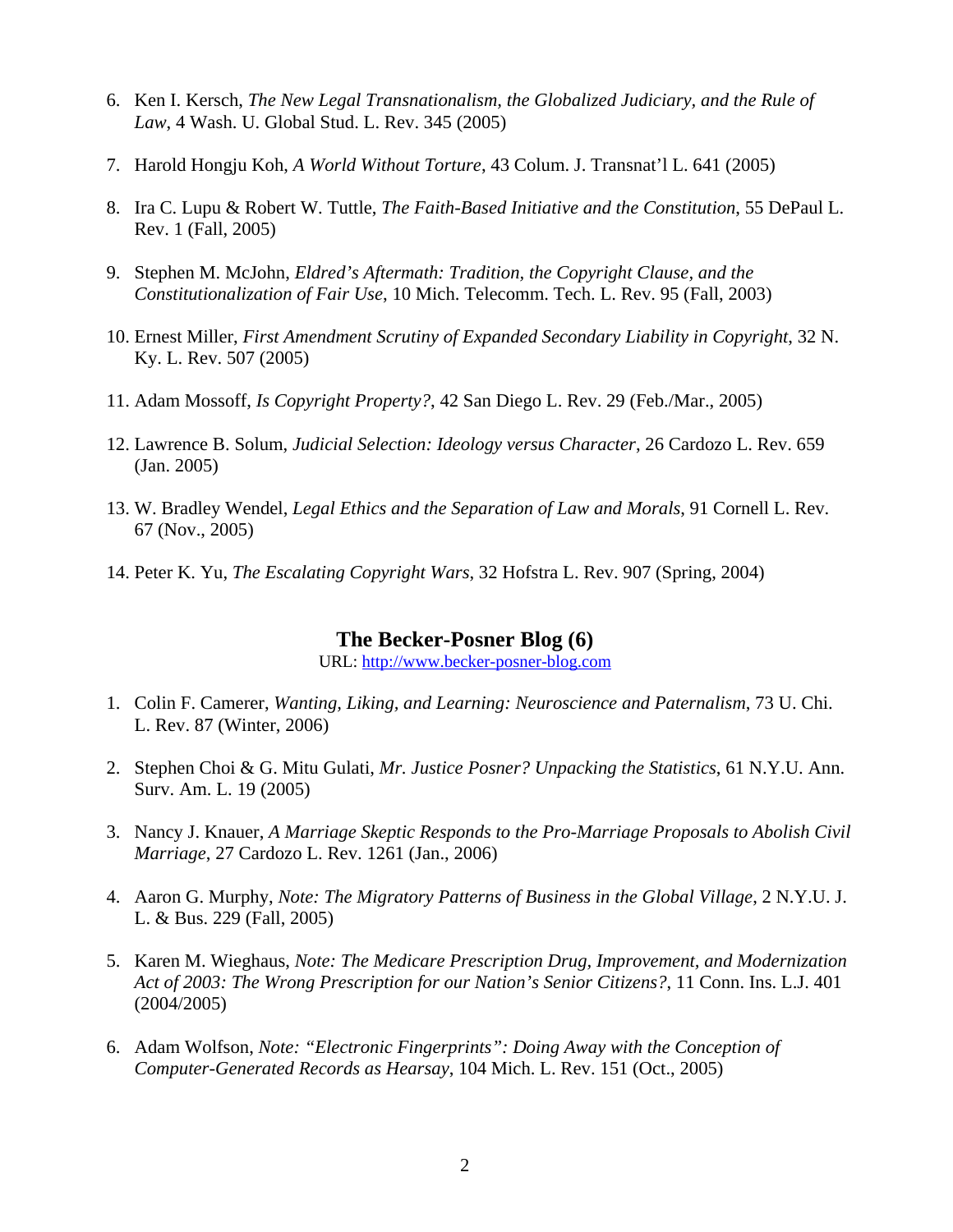#### **Blakely Blog (inactive) (2)**

URL: [http://blakelyblog.blogspot.com](http://blakelyblog.blogspot.com/)

- 1. Steven L. Chanenson, *The Next Era of Sentencing Reform*, 54 Emory L.J. 377 (Winter, 2005)
- 2. Lenell Nussbaum, *Sentencing in Washington after Blakely v. Washington*, 18 Fed. Sent. R. 23 (Oct., 2005)

### **The Common Scold (1)**

URL: <http://commonscold.typepad.com/commonscold>

1. *Feature: Some War-Winning Law Blogs*, 20 Maine Bar J. 107 (Spring 2005)

### **The Confrontation Blog (8)**

URL: [http://www.confrontationright.blogspot.com](http://www.confrontationright.blogspot.com/)

- 1. Joshua Deahl, *Note: Expanding Forfeiture without Sacrificing Confrontation after Crawford*, 104 Mich. L. Rev. 599 (Dec. 2005)
- 2. Richard D. Friedman, *Symposium: Crawford and Beyond: Exploring the Future of the Confrontation Clause in Light of Its Past: Grappling with the Meaning of "Testimonial,"* 71 Brooklyn L. Rev. 241 (Fall, 2005)
- 3. Brooks Holland, *Symposium: Crawford and Beyond: Exploring the Future of the Confrontation Clause in Light of Its Past: Testimonial Statements under Crawford: What Makes Testimony… Testimonial?*, 71 Brooklyn L. Rev. 281 (Fall, 2005)
- 4. Laurie E. Martin, *Note: Child Abuse Witness Protections Confront Crawford v. Washington*, 39 Ind. L. Rev. 113 (2005)
- 5. David L. McColgin & Brett G. Sweitzer, *Grid & Bear It: Post-Booker Sentencing Litigation Strategies*, 29 Champion 42 (Dec., 2005)
- 6. Lynn McLain, *Post-Crawford: Time to Liberalize the Substantive Admissibility of a Testifying Witness's Prior Consistent Statements*, 74 UMKC L. Rev. 1 (Fall, 2005)
- 7. Daniel E. Monnat & Paige A. Nichols, *The Kid Gloves are Off: Child Hearsay After Crawford v. Washington*, 30 Champion 18 (Jan./Feb., 2006)
- 8. Jeanine Percival, *Note: The Price of Silence: The Prosecution of Domestic Violence Cases in Light of Crawford v. Washington*, 79 S. Cal. L. Rev. 213 (Nov., 2005)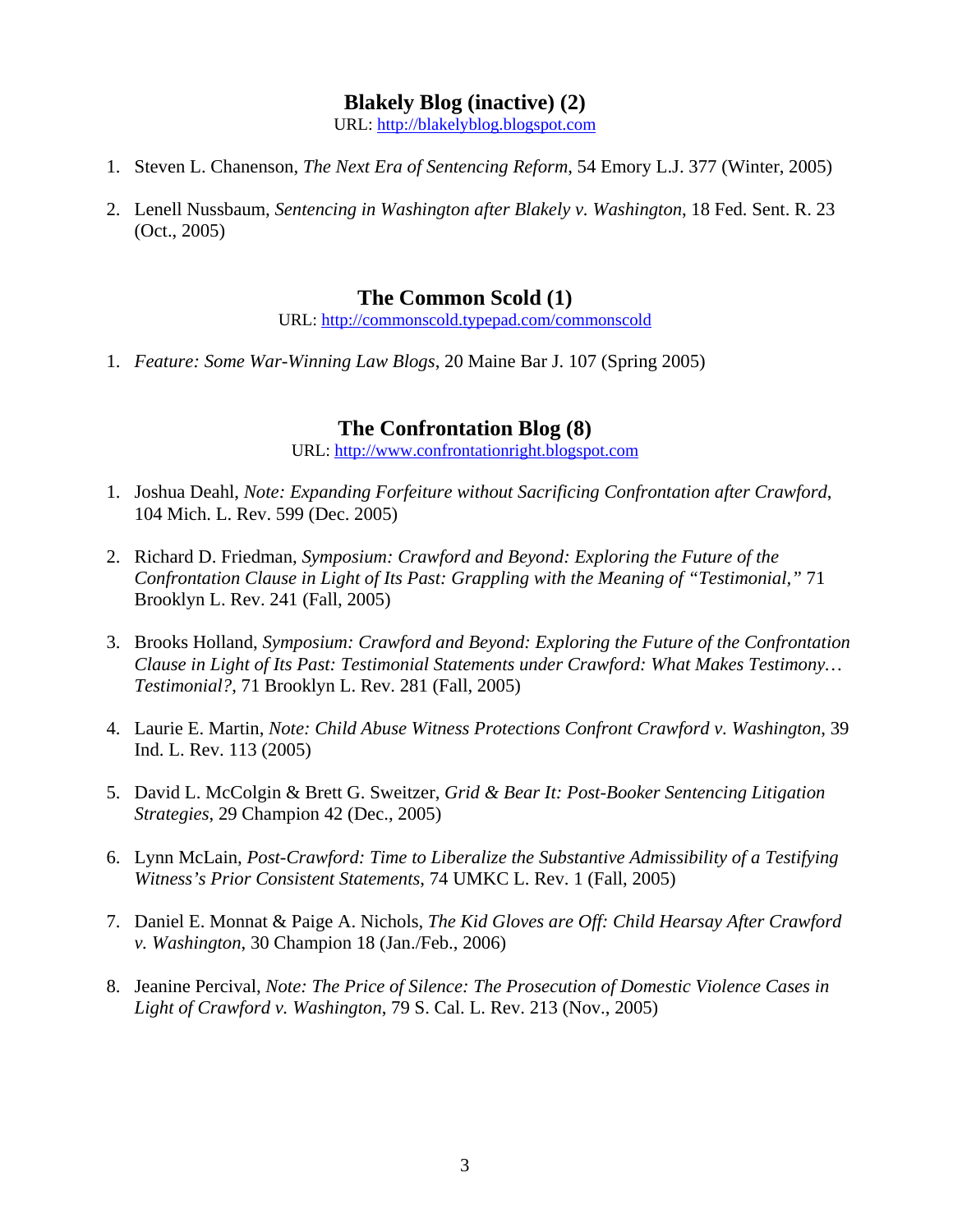## **CONSEJO – Intellectual Property & Legal Commentary (inactive) (1)**

URL: [http://www.consejo.blogspot.com](http://www.consejo.blogspot.com/)

1. Christopher D. Birrer, *Note: A Jurisdictional "Nightmare": Determining When an Interdependent Copyright and Contract Claim "Arises Under" the Copyright Act in Scholastic Entertainment, Inc. v. Fox Entertainment Group, Inc.*, 11 Vill. Sports & Ent. L.J. 271 (2004)

### **ContractsProf Blog (2)**

URL: [http://lawprofessors.typepad.com/contractsprof\\_blog](http://lawprofessors.typepad.com/contractsprof_blog/)

- 1. Robert A. Hillman, *Online Boilerplate: Would Mandatory Website Disclosure of E-Standard Terms Backfire?*, 104 Mich. L. Rev. 837 (March 2006)
- 2. Ruth S. Stevens, *Libraries and Legal Research: Contract Law Resources*, 84 MI Bar Jnl. 58 (Sept. 2005)

### **Crime and Federalism (1)**

URL: [http://federalism.typepad.com](http://federalism.typepad.com/)

1. *Feature: Some War-Winning Law Blogs*, 20 Maine Bar J. 107 (Spring 2005)

### **Customs Law (1)**

URL: [http://www.customslaw.blogspot.com](http://www.customslaw.blogspot.com/)

1. Lawrence M. Friedman, *Riding Circuits: Knee Deep in the Blawg Bog*, 19 CBA Record 46 (May, 2005)

### **Death and Taxes – The Blog (1)**

URL: [http://jas-law.typepad.com](http://jas-law.typepad.com/)

1. Tom Mighell, *Estate Planning on the Web*, 68 Tex. B. J. 384 (May 2005)

### **Discourse.net (1)**

URL: [http://www.discourse.net](http://www.discourse.net/)

1. Srividhya Ragavan & Michael S. Mireles, Jr., *The Status of Detainees from the Iraq and Afghanistan Conflicts*, 2005 Utah L. Rev. 619 (2005)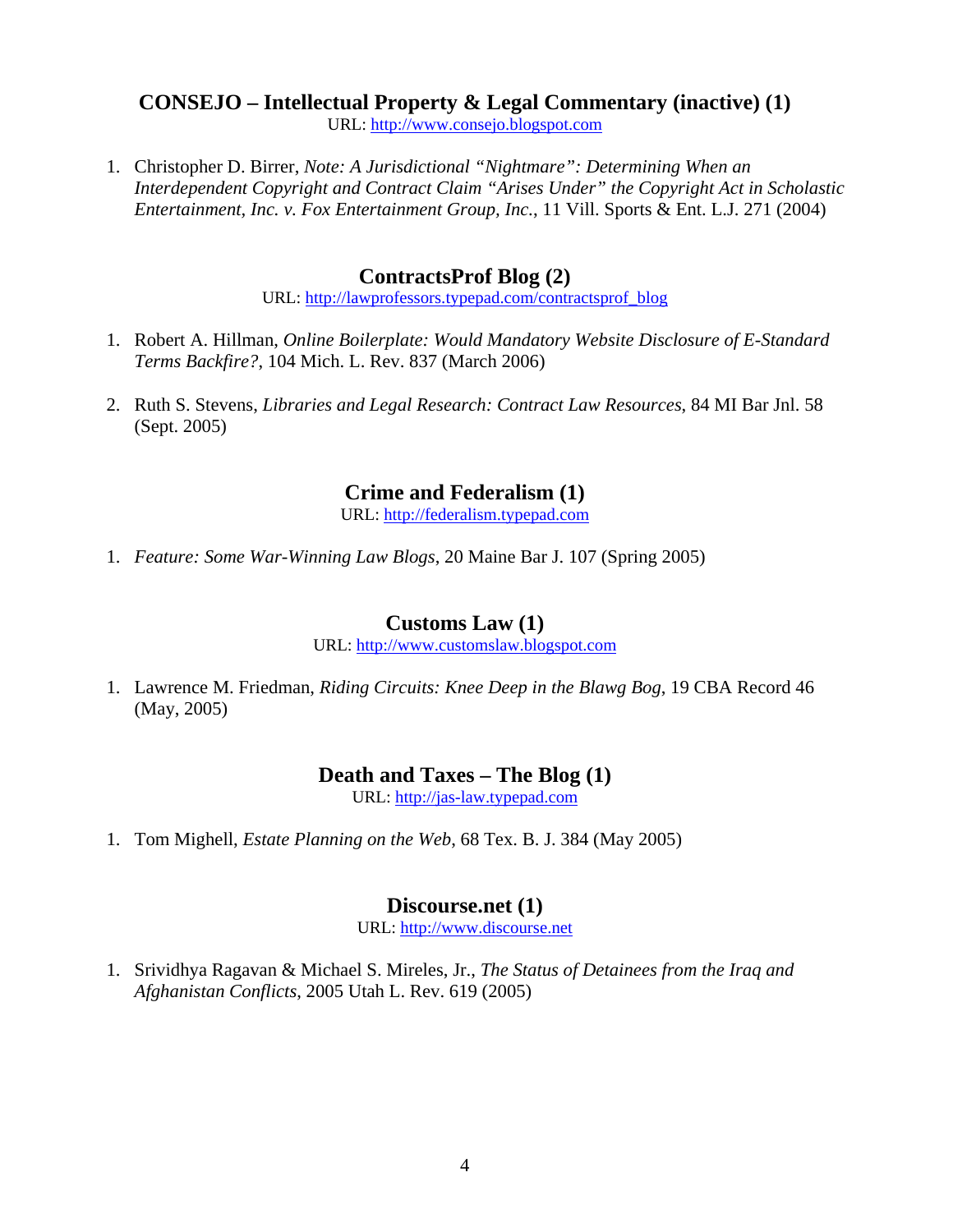### **Elder Law Prof Blog (1)**

URL: [http://lawprofessors.typepad.com/elder\\_law](http://lawprofessors.typepad.com/elder_law)

1. Stephen Zamora *et al*, *Book Review: Why Mexico? Why Mexican Law? Why Now?*, 24 Penn St. Int'l L. Rev. 373 (Fall 2005)

### **Electronic Court Records (inactive) (1)**

URL: [http://e-courtrecords.blogspot.com](http://e-courtrecords.blogspot.com/)

1. Cass C. Butler, *Ten Reasons You May Just Like CM/ECF*, 17 Utah Bar J. 17 (June/July 2004)

#### **Electronic Discovery and Evidence (1)**

URL: [http://arkfeld.blogs.com](http://arkfeld.blogs.com/)

1. David K. Isom, *Electronic Discovery Primer for Judges*, 2005 Fed. Cts. L. Rev. 1 (Feb., 2005)

### **Eminent Domain Watch (2)**

URL: [http://www.emdo.blogspot.com](http://www.emdo.blogspot.com/)

- 1. Thomas E. Baker, *Constitutional Theory in a Nutshell*, 13 Wm. & Mary Bill of Rts. J. 57 (Oct., 2004)
- 2. Alberto B. Lopez, *Weighing and Reweighing Eminent Domain's Political Philosophies Post-Kelo*, 41 Wake Forest L. Rev. 237 (Spring, 2006)

### **Equal Vote (2)**

Current URL: [http://moritzlaw.osu.edu/blogs/tokaji](http://moritzlaw.osu.edu/blogs/tokaji/) Former URL: [http://equalvote.blogspot.com](http://equalvote.blogspot.com/)

- 1. Daniel P. Tokaji, *Symposium: Early Returns on Election Reform: Discretion, Disenfranchisement, and the Help America Vote Act*, 73 Geo. Wash. L. Rev. 1206 (Aug. 2005)
- 2. Michael Waterstone, *Civil Rights and the Administration of Elections Toward Secret Ballots and Polling Place Access*, 8 J. Gender Race & Just. 101 (Spring 2004)

### **ER Law & News (inactive) (1)**

URL: [http://erlaw.blogspot.com](http://erlaw.blogspot.com/)

1. Joan C. Williams, *Employment, Family, and Activism: Hibbs as a Federalism Case; Hibbs as a Maternal Wall Case*, 73 U. Cin. L. Rev. 365 (Winter, 2004)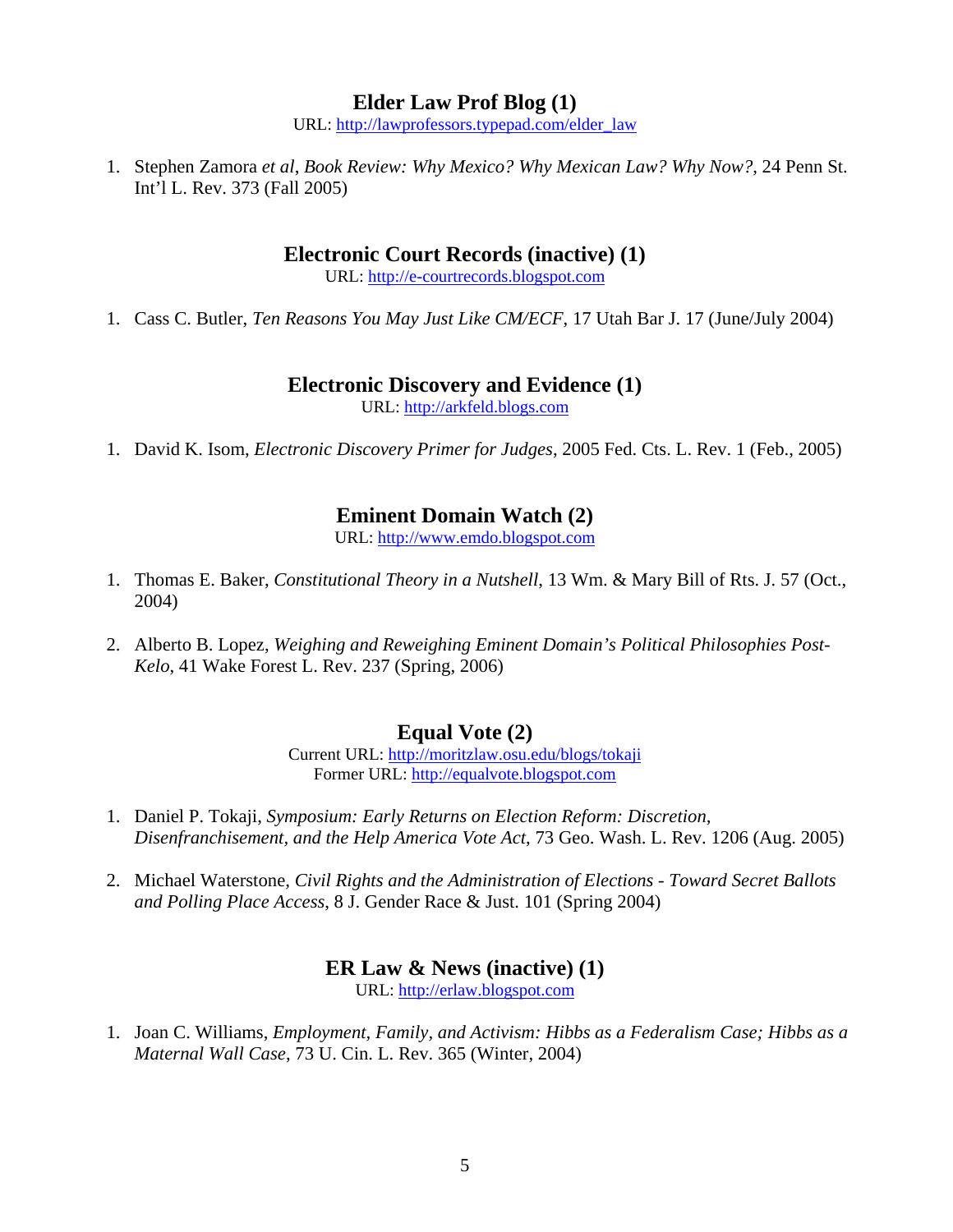### **Ernie the Attorney (1)**

URL: [http://ernieattorney.typepad.com](http://ernieattorney.typepad.com/)

1. Toby Brown, *Tune In and Blog On: New Marketing Technology for Lawyers*, 53 RI Bar Jnl. 19 (May/June 2005)

#### **Ex Parte (1)**

Current URL: [http://exparte.powerblogs.com](http://exparte.powerblogs.com/) Former URL: [http://fedsoc.blogspot.com](http://fedsoc.blogspot.com/)

1. Courtney Megan Cahill, *Same-Sex Marriage, Slippery Slope Rhetoric, and the Politics of Disgust: A Critical Perspective on Contemporary Family Disclosure and the Incest Taboo*, 99 Nw. U.L. Rev. 1543 (Summer, 2005)

#### **excited utterances (2)**

URL: [http://excitedutterances.blogspot.com](http://excitedutterances.blogspot.com/)

- 1. Jason Coomer *et al*, *The Attorney as Knowledge Worker*, 68 Tex. B. J. 794 (Oct., 2005)
- 2. *Feature: Some War-Winning Law Blogs*, 20 Maine Bar J. 107 (Spring, 2005)

#### **How Appealing (19)**

Current URL: [http://legalaffairs.org/howappealing](http://legalaffairs.org/howappealing/) Former URL's: [http://appellateblog.blogspot.com](http://appellateblog.blogspot.com/) and [http://20q-appellateblog.blogspot.com](http://20q-appellateblog.blogspot.com/) ("20 Questions" Series)

- 1. Thomas E. Baker, *Constitutional Theory in a Nutshell*, 13 Wm. & Mary Bill of Rts. J. 57 (Oct., 2004)
- 2. Howard Bashman, *20 Questions for Judge Kleinfeld*, 27 AK Bar Rag 1 (May/June, 2003)
- 3. Jay S. Bybee & Thomas J. Miles, *Symposium: Empirical Measures of Judicial Performance: Judging the Tournament*, 32 Fla. St. U.L. Rev. 1055 (Summer, 2005)
- 4. James E. DiTullio & John B. Schochet, *Note: Saving This Honorable Court: A Proposal to Replace Life Tenure on the Supreme Court with Staggered, Nonrenewable Eighteen-Year Terms*, 90 Va. L. Rev. 1093 (June, 2004)
- 5. Gregory S. Fisher, *Breaking Up is Hard to do: A Brief Summary of New Congressional Action to Split the Ninth Circuit Court*, 27 AK Bar Rag 9 (June, 2003)
- 6. Paul S. Gutman, *Say What?: Blogging and Employment Law in Conflict*, 27 Colum. J.L. & Arts 145 (Fall, 2003)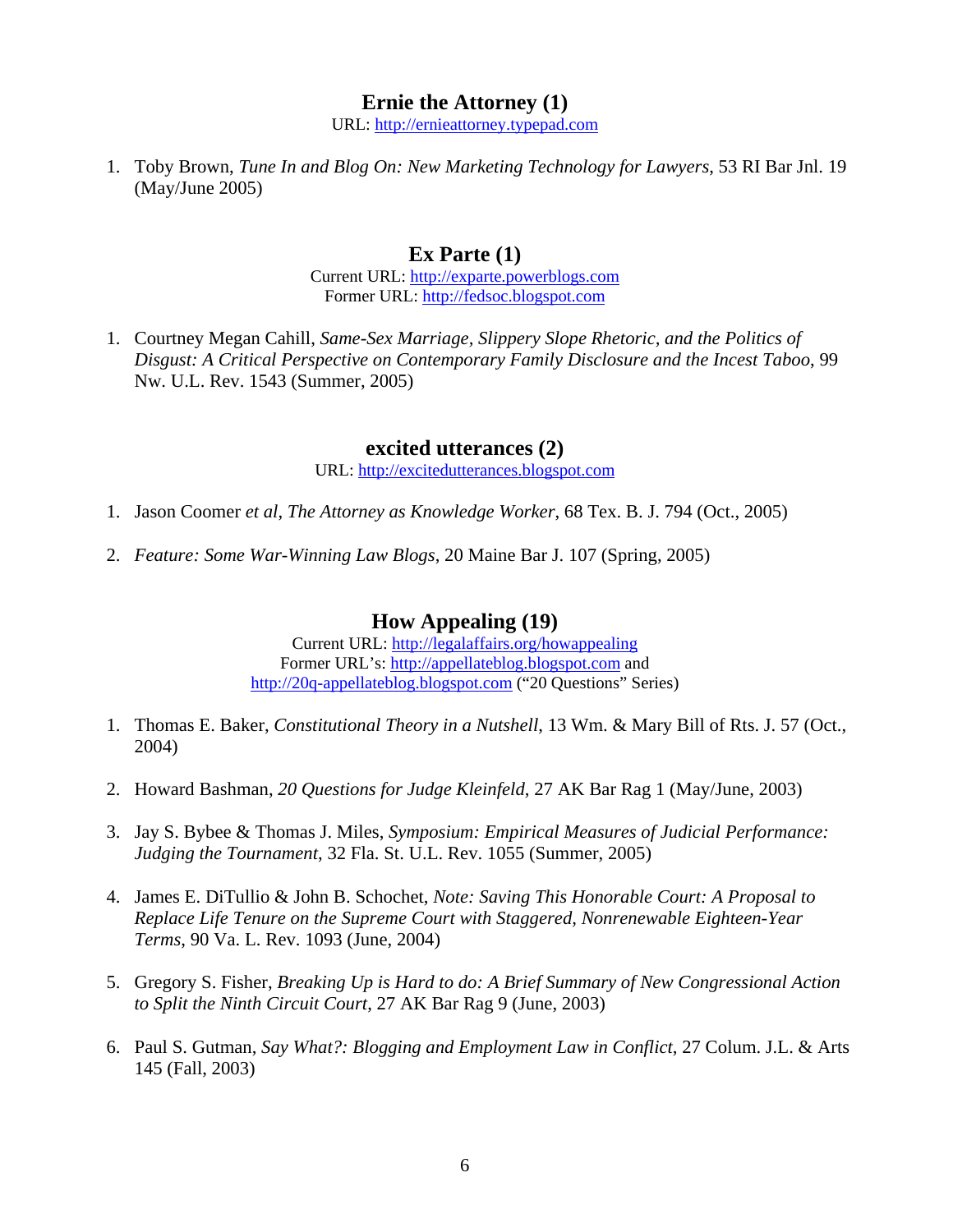- 7. Arthur D. Hellman, *Assessing Judgeship Needs in the Federal Courts of Appeals: Policy Choices and Process Concerns*, 5 J. App. Prac. & Process 239 (Fall, 2003)
- 8. Max Huffman, *A Review of Judge Mark Painter, the Legal Writer: 40 Rules for the Art of Legal Writing*, 72 U. Cin. L. Rev. 1011 (Spring, 2004)
- 9. Keenan D. Kmiec, *Comment: The Origin and Current Meanings of "Judicial Activism,"* 92 Calif. L. Rev. 1441 (Oct. 2004)
- 10. Jefferson Lankford, *To Blog or Not to Blog*, 40 AZ Attorney 10 (Feb., 2004)
- 11. David Narkiewicz , *Blogs, Bloggers and Blawgs*, 25 Pennsylvania Lawyer 49 (May/June, 2003)
- 12. Martha Dragich Pearson, *Citation of Unpublished Opinions as Precedent*, 55 Hastings L.J. 1235 (May, 2004)
- 13. Shira A. Scheindlin & Matthew L. Schwartz, *With All Due Deference: Judicial Responsibility in a Time of Crisis*, 32 Hofstra L. Rev. 795 (Spring, 2004)
- 14. David D. Smyth III, *A New Framework for Analyzing Gag Orders Against Trial Witnesses*, 56 Baylor L. Rev. 89 (Winter, 2004)
- 15. Sean Unger, *Judge Arnold's Four Rules: A Model for a Life in the Law*, 27 U. Ark. Little Rock L. Rev. 387 (Spring, 2005)
- 16. Niketh Velamoor, *Recent Development: Proposed Federal Rule of Appellate Procedure 32.1 To Require That Circuits Allow Citation to Unpublished Opinions*, 41 Harv. J. on Legis. 561 (Summer, 2004)
- 17. Stephen L. Wasby, *Publication (or Not) of Appellate Rulings: An Evaluation of Guidelines*, 2 Seton Hall Cir. Rev. 41 (Fall, 2005)
- 18. Stephen L. Wasby, *Unpublished Court of Appeals Decisions: A Hard Look at the Process*, 14 S. Cal. Interdis. L.J. 67 (Fall, 2004)
- 19. Jim Westwood, *Prevaling with Class: A Review of "Winning on Appeal,"* 63 Or. St. B. Bull. 33 (Aug./Sept., 2003)

### **Ideoblog (4)**

URL: <http://busmovie.typepad.com/ideoblog>

- 1. Stephen M. Bainbridge*, Symposium: Unincorporation: A New Age?: Abolishing LLC Veil Piercing*, 2005 U. Ill. L. Rev. 77 (2005)
- 2. Jonathan Macey, *Delaware: Home of the World's Most Expensive Raincoat*, 33 Hofstra L. Rev. 1131 (Summer 2005)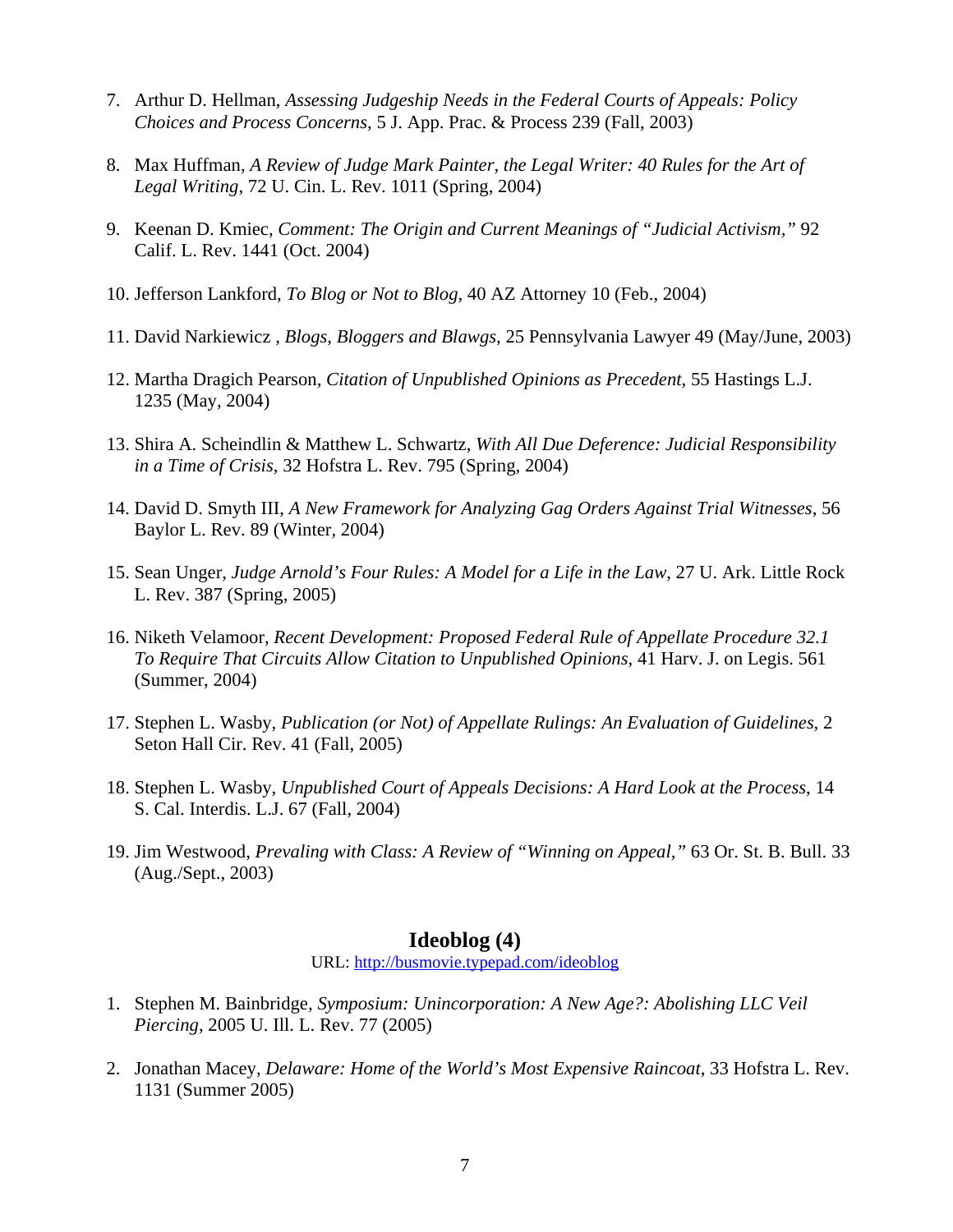- 3. Andrea B. Short, *Comment: "Adequate and Full" Uncertainty: Courts' Application of Section 2036(a)(1) of the Internal Revenue Code to Family Limited Partnerships*, 84 N.C.L. Rev. 694 (Jan. 2006)
- 4. Jeffrey Evans Stake, *Symposium: The Next Generation of Law School Rankings: Ranking Methodologies: The Interplay Between Law School Rankings, Reputations, and Resource Allocation: Ways Rankings Mislead*, 81 Ind. L.J. 229 (Winter 2006)

### **Instapundit (9)**

URL: [http://instapundit.com](http://instapundit.com/)

- 1. Marvin Ammori, *A Shadow Government: Private Regulation, Free Speech, and Lessons from the Sinclair Blogstorm*, 12 Mich. Telecomm. Tech. L. Rev. 1 (Fall, 2005)
- 2. Bill Haltom, *Instapundit done it: The blog that ate Dan Rather*, 40 Tenn. B.J. 30 (Nov., 2004)
- 3. Deborah J. La Fetra, *Kick it up a Notch: First Amendment Protection for Commercial Speech*, 54 Case W. Res. 1205 (Summer, 2004)
- 4. Jefferson Lankford, *To Blog or Not to Blog*, 40 AZ Attorney 10 (Feb., 2004)
- 5. *Let's Blog!*, 65 Tex. B. J. 398 (May, 2002)
- 6. Aaron Nielson, *Good History, Good Law (and by Coincidence Good Policy Too): Granholm v. Heald, 125 S. Ct. 1885 (2005)*, 29 Harv. J.L. & Pub. Pol'y 743 (Spring 2006)
- 7. Gary O'Connor & Stephanie Tai, *Legal and Appellate Weblogs: What They Are, Why You Should Read Them, and Why You Should Consider Starting Your Own*, 5 J. App. Prac. & Process 205 (Spring, 2003)
- 8. Michael S. Vogel, *Unmasking "John Doe" Defendants: The Case Against Excessive Hand-Wringing over Legal Standards*, 83 Or. L. Rev. 795 (2004)
- 9. Christopher P. Zubowicz, *The New Press Corps: Applying the Federal Election Campaign Act's Press Exemption to Online Political Speech*, 9 Va. J.L. & Tech. 6 (Spring, 2004)

### **Intel Dump (1)**

Current URL: [http://www.intel-dump.com](http://www.intel-dump.com/) Former URL: [http://philcarter.blogspot.com](http://philcarter.blogspot.com/)

1. Diane H. Mazur, *Why Progressives Lost the War When They Lost the Draft*, 32 Hofstra L. Rev. 553 (Winter, 2003)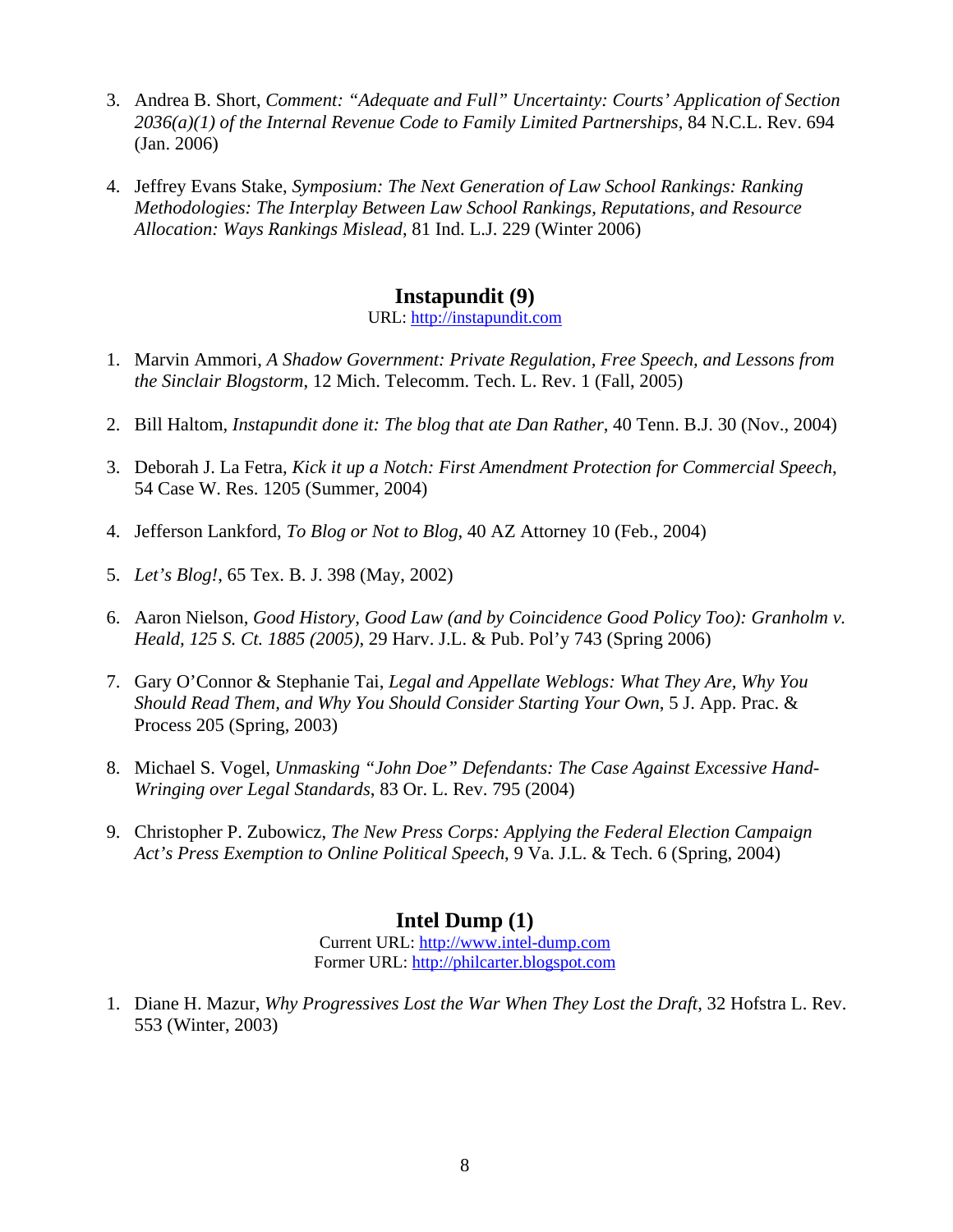#### **I/P Updates (1)**

URL: [http://ip-updates.blogspot.com](http://ip-updates.blogspot.com/)

1. *Feature: Some War-Winning Law Blogs*, 20 Maine Bar J. 107 (Spring, 2005)

### **IPKat (1)**

URL: [http://www.ipkitten.blogspot.com](http://www.ipkitten.blogspot.com/)

1. Melissa E. Roth, *Note: Something Old, Something New, Something Borrowed, Something Blue: A New Tradition in Nontraditional Trademark Registrations*, 27 Cardozo L. Rev. 457 (Oct., 2005)

### **Is That Legal? (3)**

URL: [http://www.isthatlegal.org](http://www.isthatlegal.org/)

- 1. David D. Smyth III, *A New Framework for Analyzing Gag Orders Against Trial Witnesses*, 56 Baylor L. Rev. 89 (Winter, 2004)
- 2. Wallace Tashima, *Judgments Judged and Wrongs Remembered: Examining the Japanese American Civil Liberties Cases on Their Sixtieth Anniversary: Play It Again: Uncle Sam*, 68 Law & Contemp. Prob. 7 (Spring, 2005)
- 3. Tung Yin, *The Role of Article III Courts in the War on Terrorism*, 13 Wm. & Mary Bill of Rts. J. 1061 (April, 2005)

### **Jim Calloway's Law Practice Tips (1)**

URL: <http://jimcalloway.typepad.com/lawpracticetips>

1. Toby Brown, *Tune In and Blog On: New Marketing Technology for Lawyers*, 53 RI Bar Jnl. 19 (May/June 2005)

### **Jottings by an Employer's Lawyer (2)**

URL: [http://employerslawyer.blogspot.com](http://employerslawyer.blogspot.com/)

- 1. *Feature: Some War-Winning Law Blogs*, 20 Maine Bar J. 107 (Spring, 2005)
- 2. Paul S. Gutman, *Say What?: Blogging and Employment Law in Conflict*, 27 Colum. J.L. & Arts 145 (Fall, 2003)

### **Law Department Management (1)**

URL: [http://lawdepartmentmanagement.typepad.com](http://lawdepartmentmanagement.typepad.com/)

1. *Feature: Some War-Winning Law Blogs*, 20 Maine Bar J. 107 (Spring 2005)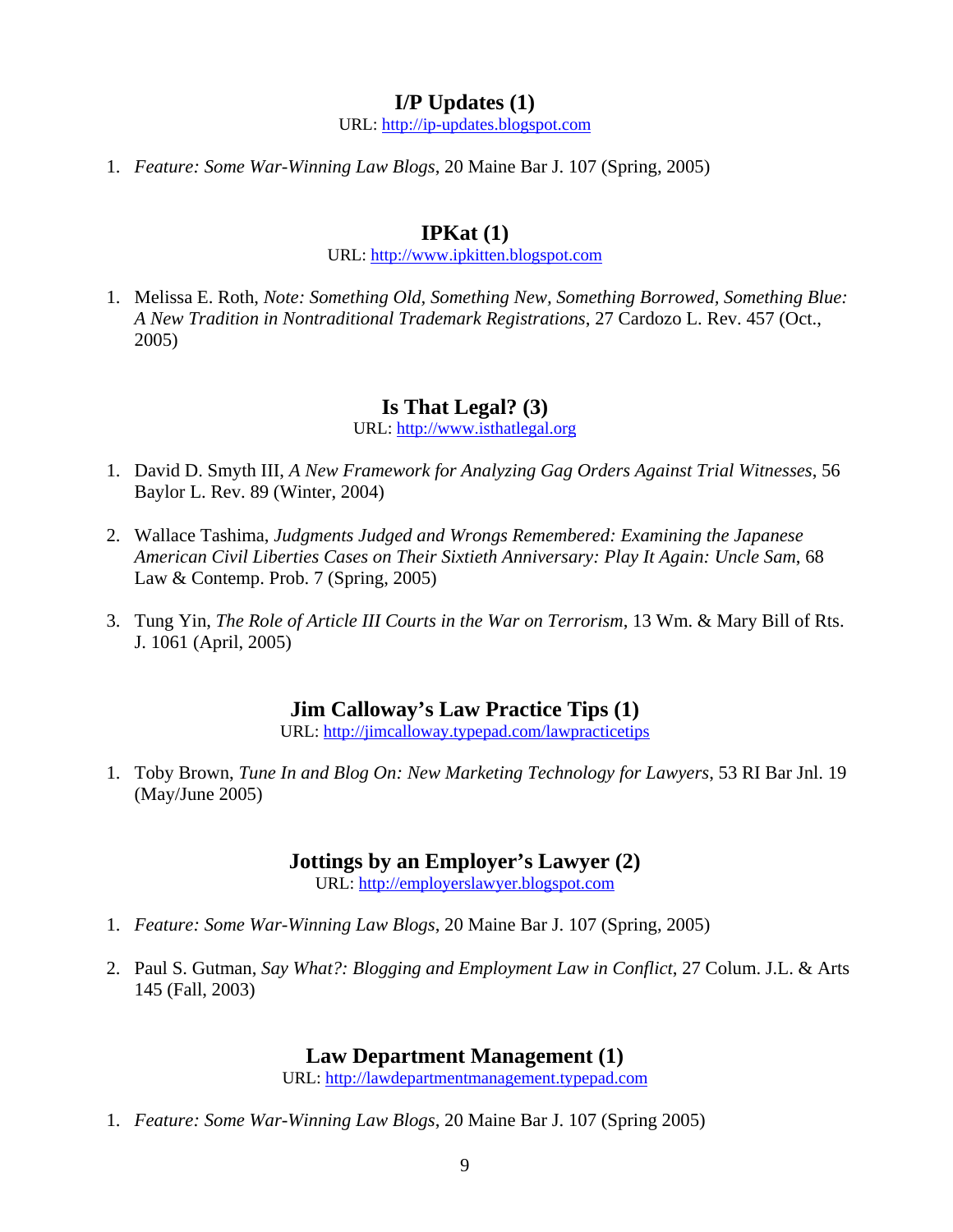#### **Legal Blog Watch (1)**

URL: [http://legalblogwatch.typepad.com/legal\\_blog\\_watch](http://legalblogwatch.typepad.com/legal_blog_watch)

1. *Feature: Some War-Winning Law Blogs*, 20 Maine Bar J. 107 (Spring 2005)

### **Legal Theory Blog (24)**

Current URL: [http://lsolum.blogspot.com](http://lsolum.blogspot.com/) Former URL: [http://legaltheorylexicon.blogspot.com](http://legaltheorylexicon.blogspot.com/) (archives and lexicon)

- 1. Michael Abramowicz, *On the Selection of Judges in International Figure Skating*, 6 Green Bag 2d 339 (Summer, 2003)
- 2. Larry Alexander & Lawrence B. Solum, *Book Review: Popular? Constitutionalism? The People Themselves: Popular Constitutionalism and Judicial Review, by Larry D. Kramer*, 118 Harv. L. Rev. 1594 (March, 2005)
- 3. Kenneth Anderson, *Book Review: Squaring the Circle? Reconciling Sovereignty and Global Governance through Global Governance Networks: A New World Order, by Anne-Marie Slaughter*, 118 Harv. L. Rev. 1255 (Feb., 2005)
- 4. Thomas E. Baker, *Constitutional Theory in a Nutshell*, 13 Wm. & Mary Bill of Rts. J. 57 (Oct., 2004)
- 5. J. Cam Barker, *Note: Grossly Excessive Penalties in the Battle Against Illegal File-Sharing: The Troubling Effects of Aggregating Minimum Statutory Damages for Copyright Infringement*, 83 Tex. L. Rev. 525 (Dec., 2004)
- 6. Craig Estlinbaum, *South Texas Law Review at Fifty: Looking Back and Looking Ahead*, 46 S. Tex. L. Rev. 25 (Fall, 2004)
- 7. Tracey E. George, *An Empirical Study of Empirical Legal Scholarship: The Top Law Schools*, 81 Ind. L.J. 141 (Winter, 2006)
- 8. Steven G. Gey & Jim Rossi, *Symposium: Empirical Measures of Judicial Performance: An Introduction to the Symposium*, 32 Fla. St. U.L. Rev. 1001 (Summer, 2005)
- 9. Edward A. Hartnett, *Recess Appointments of Article III Judges: Three Constitutional Questions*, 26 Cardozo L. Rev. 377 (Jan., 2005)
- 10. Michael Herz, *Abandoning Recess Appointments?: A Comment on Hartness (and Others)*, 26 Cardozo L. Rev. 443 (Jan., 2005)
- 11. David A. Hoffman, *The "Duty" To Be a Rational Shareholder*, 90 Minn. L. Rev. 537 (Feb., 2006)
- 12. Brian Leiter, *The Law School Observer*, 6 Green Bag 2d 421 (Summer, 2003)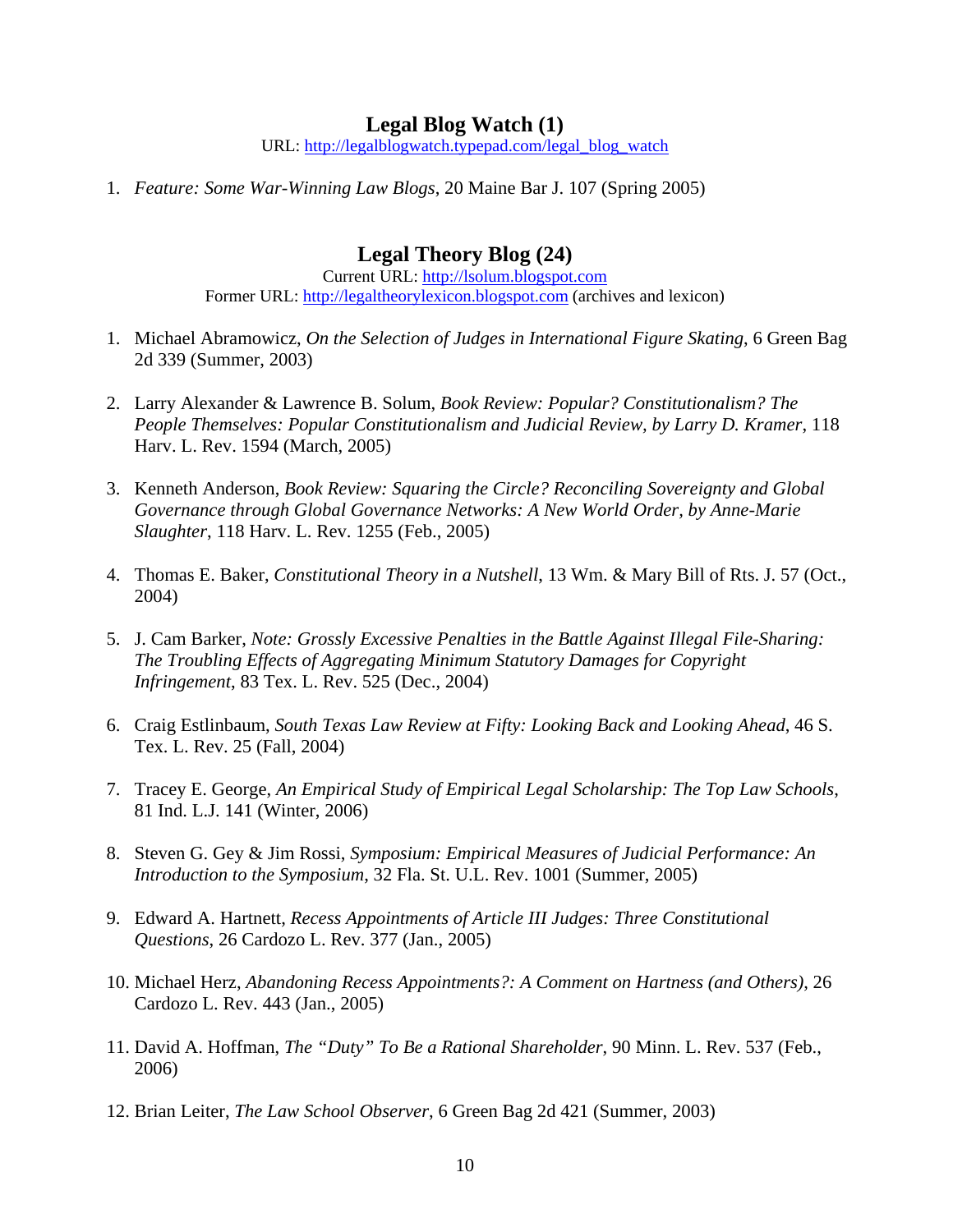- 13. Karl M. Manheim & Lawrence B. Solum, *An Economic Analysis of Domain Name Policy*, 25 Hastings Comm. & Ent. L.J. 359 (Spring/Summer, 2003)
- 14. Glenn H. Reynolds & Brannon P. Denning, *What Hath Raich Wrought? Five Takes*, 9 Lewis & Clark L. Rev. 915 (Winter, 2005)
- 15. John Schietinger, *Note: Bridgeport Music, Inc. v Dimension Films: How the Sixth Circuit Missed a Beat on Digital Music Sampling*, 55 DePaul L. Rev. 209 (Fall 2005)
- 16. Kenneth J. Schmier & Michael K. Schmier, *Legislative Reform: Has Anyone Noticed the Judiciary's Abandonment of Stare Decisis?*, 7 J.L. & Soc. Challenges 233 (Fall, 2005)
- 17. Paul M. Secunda, *A Public Interest Model for Applying Lost Chance Theory to Probabilistic Injuries in Employment Discrimination Cases*, 2005 Wis. L. Rev. 747 (2005)
- 18. Theodore P. Seto, *Originalism vs. Precedent: An Evolutionary Perspective*, 38 Loy. L.A. L. Rev. 2001 (Dec., 2005)
- 19. Steven D. Smith, *The Iceberg of Religious Freedom: Sub-Surface Levels of Nonestablishment Discourse*, 38 Creighton L. Rev. 799 (June, 2005)
- 20. Lawrence B. Solum, *The Aretaic Turn in Constitutional Theory*, 70 Brooklyn L. Rev. 475 (Winter, 2004)
- 21. Lawrence B. Solum, *Book Review: The Future of CopyrightFree Culture: How Big Media Uses Technology and the Law to Lock Down Culture and Control Creativity, by Lawrence Lessig*, 83 Tex. L. Rev. 1137 (March, 2005)
- 22. Lawrence B. Solum, *Judicial Selection: Ideology versus Character*, 26 Cardozo L. Rev. 659 (Jan., 2005)
- 23. Lawrence B. Solum, *Symposium: Empirical Measures of Judicial Performance: A Tournament of Virtue*, 32 Fla. St. U.L. Rev. 1365 (Summer, 2005)
- 24. Howard M. Wasserman, *Jurisdiction and Merits*, 80 Wash. L. Rev. 643 (Aug., 2005)

### **Leiter Reports (6)**

URL: [http://leiterreports.typepad.com](http://leiterreports.typepad.com/)

- 1. Bernard S. Black & Paul L. Caron, *Symposium: The Next Generation of Law School Rankings: Ranking Law Schools: Using SSRN to Measure Scholarly Performance*, 81 Ind. L.J. 83 (Winter 2006)
- 2. Anita Bernstein, *Symposium: Calabresi's The Costs of Accidents: A Generation of Impact on Law and Scholarship: Whatever Happened to Law and Economics?*, 64 Md. L. Rev. 303 (2005)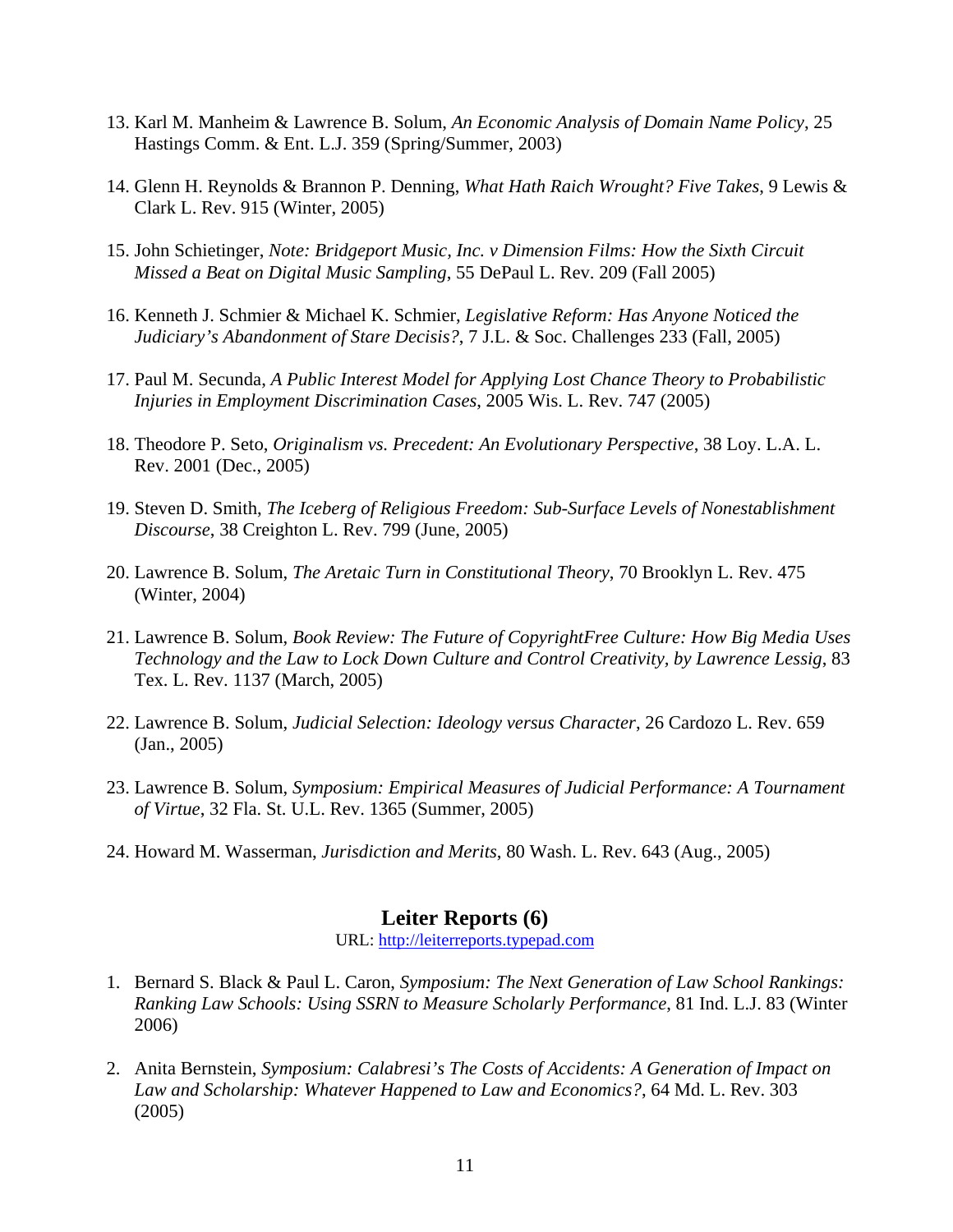- 3. Robert S. Chang & Adrienne D. Davis, *Defining the Voices of Critical Race Feminism: The Adventure(s) of Blackness in Western Culture: An Epistolary Exchange on Old and New Identity Wars*, 39 U.C. Davis L. Rev. 1189 (March 2006)
- 4. Simon Critchley, *Symposium: Derrida/America: The Present State of America's Europe: Philosophy: Derrida: The Reader*, 27 Cardozo L. Rev. 553 (Nov. 2005)
- 5. William D. Henderson & Andrew P. Morriss, *Symposium: The Next Generation of Law School Rankings: Ranking Methodologies: Student Quality as Measured by LSAT Scores: Migration Patterns in the U.S. News Rankings Era*, 81 Ind. L.J. 163 (Winter 2006)
- 6. Linda Silberman, *Interpreting the Hague Abduction Convention: In Search of a Global Jurisprudence*, 38 U.C. Davis L. Rev. 1049 (April 2005)

### **Lessig Blog (17)**

URL: [www.lessig.org/blog](http://www.lessig.org/blog)

- 1. Ann Bartow, *Women in the Web of Secondary Copyright Liability and Internet Filtering*, 32 N. Ky. L. Rev. 449 (2005)
- 2. David Bollier, *Why We Must Talk about the Information Commons*, 96 Law Libr. J. 267 (Spring, 2004)
- 3. Stephen J. Choi & G. Mitu Gulati, *Mr. Justice Posner? Unpacking the Statistics*, 61 N.Y.U. Ann. Surv. Am. L. 19 (2005)
- 4. Adam Giuliano, *Steal this Concert? The Federal Anti-Bootlegging Statute Gets Struck Down, But Not Out*, 7 Vand. J. Ent. L. & Prac. 373 (Summer, 2005)
- 5. James Grimmelmann, *Note: Regulation by Software*, 114 Yale L.J. 1719 (May, 2005)
- 6. Julie Erin Land, *Legislative Update: The Risks of Using Secondary Liability Legislation as a Means of Reducing Digital Copyright Infringement*, 5 DePaul-LCA J. Art & Ent. L. 167 (Fall, 2004)
- 7. Arlen W. Langvardt & Kyle T. Langvardt, *Unwise or Unconstitutional?: The Copyright Term Extension Act, the Eldred Decision, and the Freezing of the Public Domain for Private Benefit*, 5 Minn. Intell. Prop. Rev. 193 (2004)
- 8. Edward Lee, *The Public's Domain: The Evolution of Legal Restraints on the Government's Power to Control Public Access Through Secrecy or Intellectual Property*, 55 Hastings L.J. 91 (Nov., 2003)
- 9. Penina Michlin, *The Broadcast Flag and the Scope of the FCC's Ancillary Jurisdiction: Protecting the Digital Future*, 20 Berkeley Tech. L.J. 907 (2005)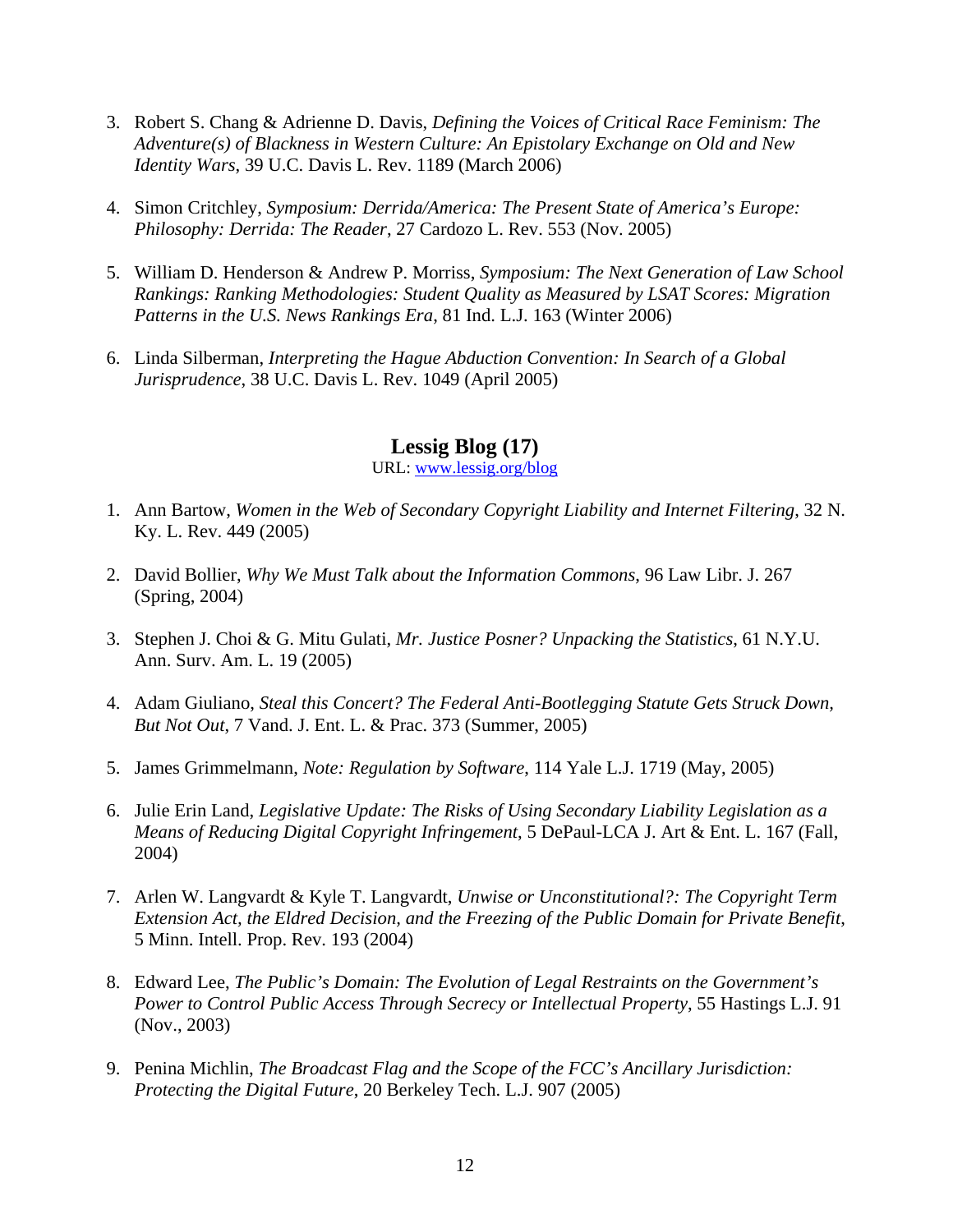- 10. Ernest Miller, *First Amendment Scrutiny of Expanded Secondary Liability in Copyright*, 32 N. Ky. L. Rev. 507 (2005)
- 11. Adam Mossoff, *Is Copyright Property?*, 42 San Diego L. Rev. 29 (Feb./March, 2005)
- 12. Michael Raucci, *Congress Wants to Give the RIAA Control of Your IPod: How the Induce Act Chills Innovation and Abrogates Sony*, 4 J. Marshall Rev. Intell. Prop. L. 534 (Spring, 2005)
- 13. Paul Rosenzweig, *Response: On Liberty and Terror in the Post-9/11 World: A Response to Professor Chemerinsky*, 45 Washburn L.J. 29 (Fall, 2005)
- 14. Patrick S. Ryan, *Application of the Public-Trust Doctrine and Principles of Natural Resource Management to Electromagnetic Spectrum*, 10 Mich. Telecomm. Tech. L. Rev. 285 (Spring, 2004)
- 15. Cass R. Sunstein, *Group Judgments: Statistical Means, Deliberations, and Information Markets*, 80 N.Y.U.L. Rev. 962 (June, 2005)
- 16. Russ Taylor, *Book Review: An Introduction to Lessigian Thought: Free Culture: How Big Media Uses Technology and the Law to Lock Down Culture and Control Creativity*, by Lawrence Lessig, 57 Fed. Comm. L.J. 161 (Dec., 2004)
- 17. Anthony E. Varona, *Changing Channels and Bridging Divides: The Failure and Redemption of American Broadcast Television Regulation*, 6 Minn. J.L. Sci. & Tech. 1 (Dec., 2004)

### **Mauled Again (1)**

URL: [http://www.mauledagain.blogspot.com](http://www.mauledagain.blogspot.com/)

1. Linda M. Beale, *Congress Fiddles While Middle America Burns: Amending the Amt (And Regular Tax)*, 6 Fla. Tax Rev. 811 (2004)

### **Ms. Morality (inactive) (1)**

URL: [http://msmorality.blogspot.com](http://msmorality.blogspot.com/)

1. Alexandra Bak-Boychuk, *Comment: Liar Laws: How MPC § 241.3 and State Unsworn Falsification Statutes Fix the Flaws in the False Statements Act (18 U.S.C. § 1001)*, 78 Temp. L. Rev. 453 (Summer, 2005)

### **Navigating the Patent Maze (4)**

URL: [http://lorac.typepad.com/patent\\_blog](http://lorac.typepad.com/patent_blog/)

1. Natasha N. Aljalian, *The Role of Patent Scope in Biopharmaceutical Patents*, 11 B.U. J. Sci. & Tech. L. 1 (Winter 2005)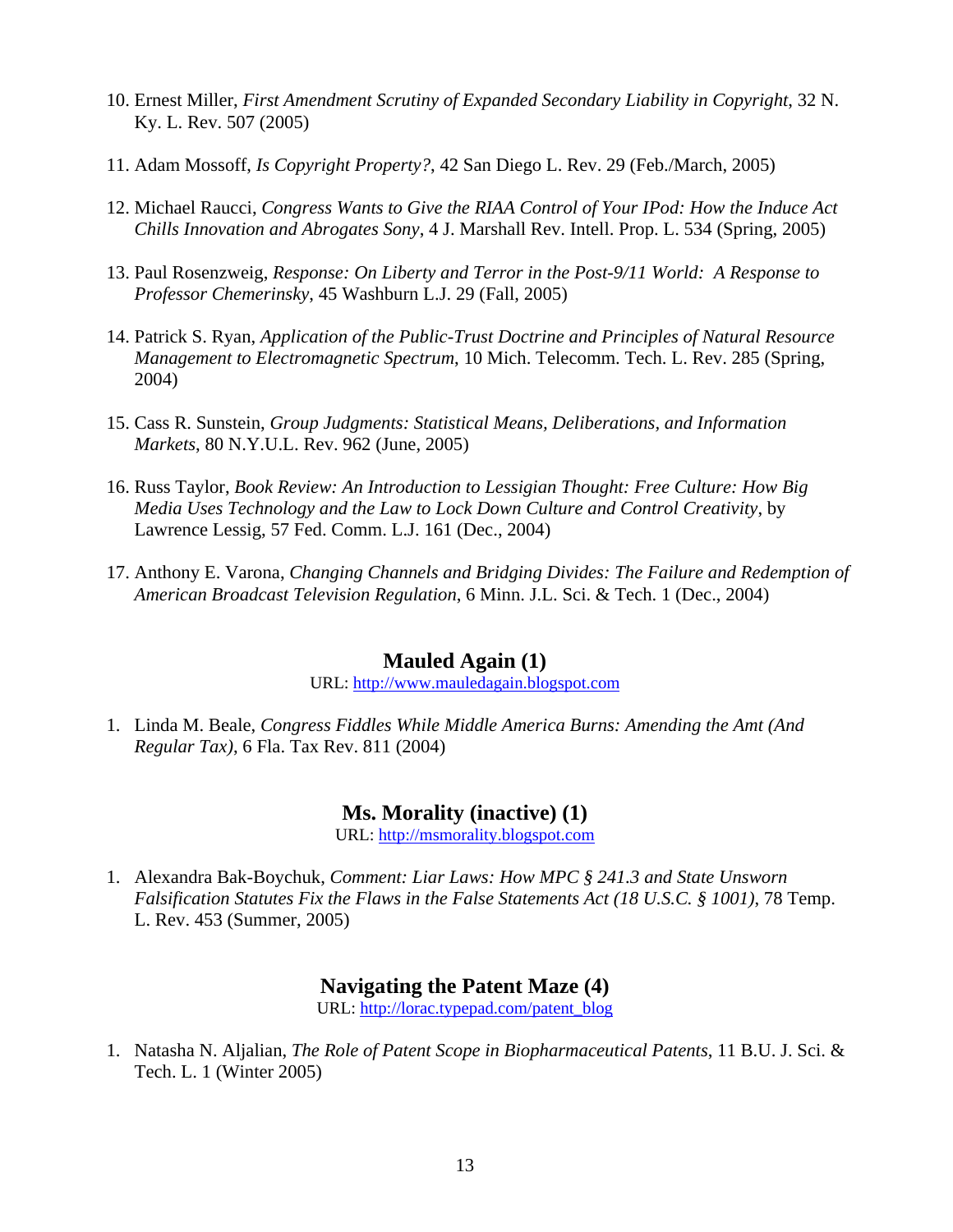- 2. Eileen M. Kane, *Splitting the Gene: DNA Patents and the Genetic Code*, 71 Tenn. L. Rev. 707 (Summer 2004)
- 3. Cynthia D. Lopez-Beverage, *Should Congress Do Something about Upstream Clogging Cause by the Deficient Utility of Expressed Sequence Tag Patents?*, 10 J. Tech. L. & Pol'y 35 (June 2005)
- 4. Harold C. Wegner, *Developments in Patent Law 2004*, 4 J. Marshall Rev. Intell. Prop. L. 1 (Fall 2004)

### **New York Civil Law (1)**

URL: [http://nylaw.typepad.com](http://nylaw.typepad.com/)

1. Alan J. Pierce, *Survey of New York Law: Insurance Law*, 55 Syracuse L. Rev. 1163 (2005)

### **Ninomania (1)**

URL: [http://ninomania.blogspot.com](http://ninomania.blogspot.com/)

1. David M. Wagner, *Marriage: An Achievement of Centuries for the Protection of Women and Children*, 38 New Eng.L. Rev. 683 (2004)

### **Ninth Circuit Blog (2)**

URL: [http://circuit9.blogspot.com](http://circuit9.blogspot.com/)

- 1. Steven G. Kalar *et al*, *A Booker Advisory: Into the Breyer Patch*, 29 Champion 8 (March, 2005)
- 2. David L. McColgin & Brett G. Sweitzer, *Grid & Bear It: Post-Booker Sentencing Litigation Strategies – Part 2*, 29 Champion 42 (Dec., 2005)

### **Nomination Nation (inactive) (1)**

URL: [http://nominations.blogspot.com](http://nominations.blogspot.com/)

1. David Lane, *Bush v. Gore, Vanity Fair, and a Supreme Court Law Clerk's Duty of Confidentiality*, 18 Geo. J. Legal Ethics 863 (Summer, 2005)

### **the [non]billable hour (1)**

URL: [http://thenonbillablehour.typepad.com](http://thenonbillablehour.typepad.com/)

1. *Feature: Some War-Winning Law Blogs*, 20 Maine Bar J. 107 (Spring 2005)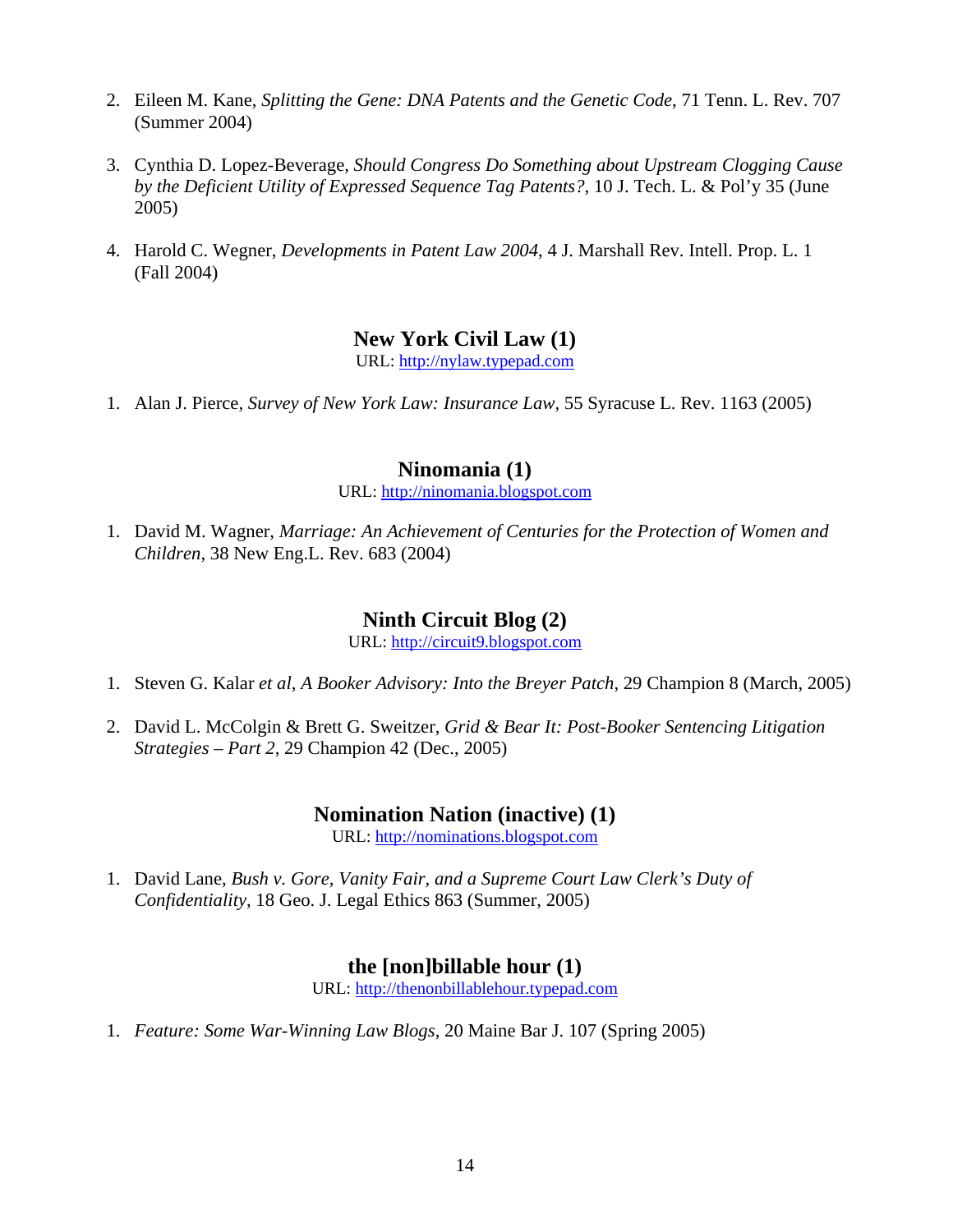### **Opinio Juris (2)**

Current URL: [http://www.opiniojuris.org](http://www.opiniojuris.org/) Former URL: [http://lawofnations.blogspot.com](http://lawofnations.blogspot.com/)

- 1. Vicki C. Jackson, *World Habeas Corpus*, 91 Cornell L. Rev. 303 (Jan., 2006)
- 2. Julian G. Ku, *International Delegations and the New World Court Order*, 81 Wash. L. Rev. 1 (Feb., 2006)

#### **OrCon Law (1)**

URL: [http://orconlaw.blogs.com](http://orconlaw.blogs.com/)

1. *Briefs: Another Link for the Webroll*, 65 Or. St. B. Bull. 7 (June, 2005)

#### **Patently-O: Patent Law Blog (4)**

URL: [http://patentlaw.typepad.com](http://patentlaw.typepad.com/)

- 1. Matthew Bye *et al* (panelists), *Symposium: Do Overly Broad Patents Lead to Restrictions on Innovation and Competition?*, 15 Fordham Intell. Prop. Media & Ent. L.J. 947 (Summer, 2005)
- 2. Donald S. Chisum, *Reforming Patent Law Reform*, 4 J. Marshall Rev. Intell. Prop. L. 336 (Spring, 2005)
- 3. John M. Eden, *Unnecessary Indeterminacy: Process Patent Protection after Kinik v. ITC*, 2006 Duke L. & Tech. Rev. 9 (2006)
- 4. James G. McEwen, *Is the Cure Worse Than the Disease? An Overview of the Patent Reform Act of 2005*, 5 J. Marshall Rev. Intell. Prop. L. 55 (Fall 2005)

### **The Patry Copyright Blog (1)**

URL: [http://williampatry.blogspot.com](http://williampatry.blogspot.com/)

1. Laura R. Bradford, *Parody and Perception: Using Cognitive Research to Expand Fair Use in Copyright*, 46 B.C. L. Rev 705 (July, 2005)

#### **PrawfsBlawg (2)**

URL: [http://prawfsblawg.blogs.com](http://prawfsblawg.blogs.com/)

- 1. Ethan J. Leib, *On Collaboration, Organizations, and Conciliation in the General Theory of Contract*, 24 Quinnipiac L. Rev. 1 (2005)
- 2. Claire Tuck, *Note: Policy Formulation at the NLRB: A Viable Alternative to Notice and Comment Rulemaking*, 27 Cardozo L. Rev. 1117 (Nov., 2005)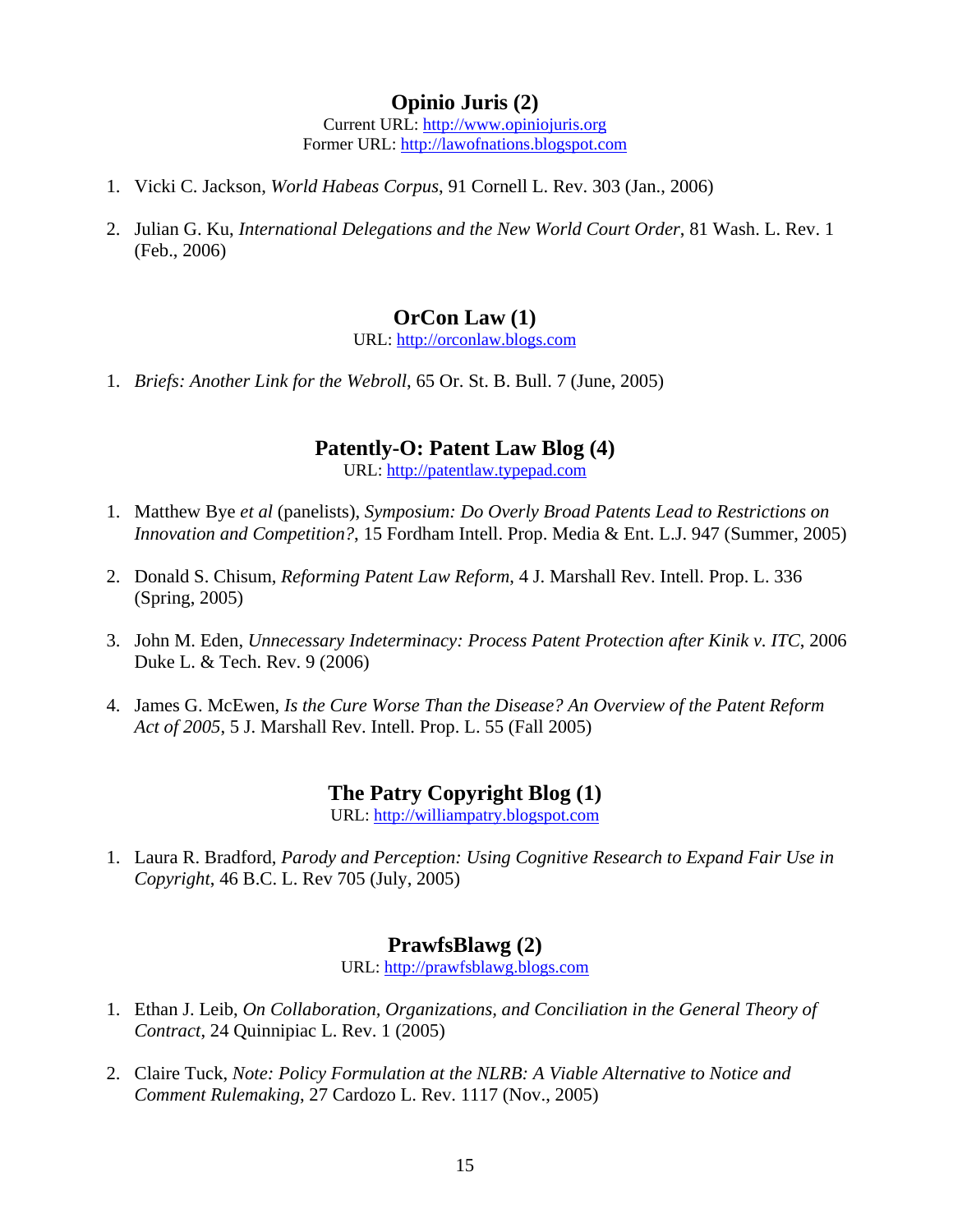#### **ProfessorBainbridge.com (11)**

URL: [http://www.professorbainbridge.com](http://www.professorbainbridge.com/)

- 1. Stephen M. Bainbridge, *The Case for Limited Shareholder Voting Rights*, 53 UCLA L. Rev. 601 (Feb., 2006)
- 2. Paul L. Caron & Rafael Gely, *Book Review:What Law Schools Can Learn from Billy Beane and the Oakland Athletics, by Michael Lewis*, 82 Tex. L. Rev. 1483 (May, 2004)
- 3. Stuart P. Green, *Uncovering the Cover-Up Crimes,* 42 Am. Crim. L. Rev. 9 (Winter, 2005)
- 4. Steven M. Haas, *Note: Toward a Controlling Shareholder Safe Harbor*, 90 Va. L. Rev. 2245 (Dec., 2004)
- 5. M. Todd Henderson & James C. Spindler, *Corporate Heroin: A Defense of Perks, Executive Loans, and Conspicuous Consumption*, 93 Geo. L.J. 1835 (Aug., 2005)
- 6. Renee M. Jones, *Dynamic Federalism: Competition, Cooperation and Securities Enforcement*, 11 Conn. Ins. L.J. 107 (Fall, 2004)
- 7. Ian B. Lee, *Is There a Cure for Corporate "Psychopathy"?*, 42 Am. Bus. L.J. 65 (Winter/Spring, 2005)
- 8. Drew D. Massey, *Dueling Provisions: The 21st Amendment's Subjugation to the Dormant Commerce Clause Doctrine*, 7 Transactions 71 (Fall, 2005)
- 9. James E. Rogers, *Comment: Going Too Far is Worse than Not Going Far Enough: Principle-Based Accounting Standards, International Harmonization, and the European Paradox*, 27 Hous. J. Int'l L 429 (Winter, 2005)
- 10. Guhan Subramanian, *Bargaining in the Shadow of Takeover Defenses*, 113 Yale L.J. 621 (Dec., 2003)
- 11. Jared Wessel, *Judicial Policy-Making at the International Criminal Court: An Institutional Guide to Analyzing International Adjudication*, 44 Colum. J. Transnat'l L. 377 (2006)

### **Religion Clause (1)**

[http://religionclause.blogspot.com.](http://religionclause.blogspot.com./)

1. William M. Richman, *Women of the Courts Symposium: Dedication: Howard Friedman*, 36 U. Tol. L. Rev. 813 (Summer, 2005)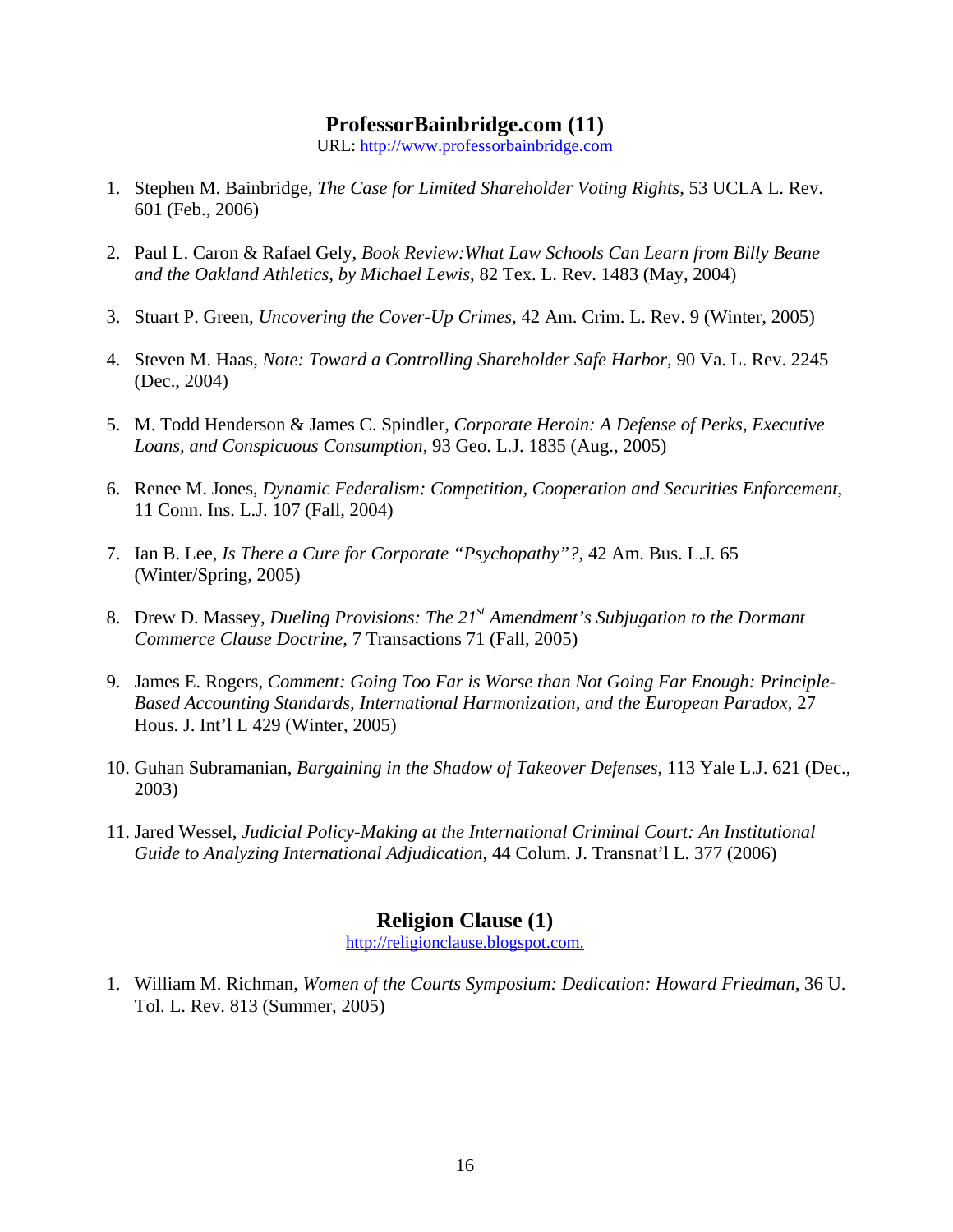#### **(The Return of) Ignatz (inactive) (1)**

URL: [http://sheldman.blogspot.com](http://sheldman.blogspot.com/)

1. Theodore W. Ruger *et al*, *The Supreme Court Forecasting Project: Legal and Political Science Approaches to Predicting Supreme Court Decisionmaking*, 104 Colum. L. Rev. 1150 (May, 2004)

#### **RiskProf (1)**

#### URL: [http://riskprof.typepad.com](http://riskprof.typepad.com/)

1. James A. Higgins, *Recent Development: Oklahoma's Tort Reform Act: Texas-Style Tort Reform or Texas-Style Compromise?*, 57 Okla. L. Rev. 921 (Winter 2004)

#### **SCOTUSBlog (19)**

Current URL: [http://www.scotusblog.com](http://www.scotusblog.com/) Former URL: <http://www.goldsteinhowe.com/blog>

- 1. Jonathan H. Adler, *Is Morrison Dead? Assessing a Supreme Drug (Law) Overdose*, 9 Lewis & Clark L. Rev. 751 (Winter, 2005)
- 2. Nicole L. Aeschleman, *Comment: The Vienna Convention on Consular Relations: Quo Vadis, America?*, 45 Santa Clara L. Rev. 937 (2005)
- 3. Thomas E. Baker, *Constitutional Theory in a Nutshell*, 13 Wm. & Mary Bill of Rts. J. 57 (Oct., 2004)
- 4. Robert M. Chesney, *Leaving Guananamo: The Law of International Detainee Transfers,* 40 U. Rich. L. Rev. 657 (March, 2006)
- 5. Ronald K.L. Collins & David M. Skover, *What is War? Reflections on Free Speech in "Wartime,"* 36 Rutgers L. J. 833 (Spring, 2005)
- 6. Jason Costa, *Comment: Alone in the World: The United States' Failure to Observe the International Human Right to Compensation for Wrongful Conviction*, 19 Emory Int'l L. Rev. 1615 (Fall, 2005)
- 7. Craig Estlinbaum, *South Texas Law Review at Fifty: Looking Back and Looking Ahead*, 46 S. Tex. L. Rev. 25 (Fall, 2004)
- 8. Jason Hernandez, *Blakely's Potential*, 38 Colum. J.L. & Soc. Probs. 19 (Fall, 2004)
- 9. Susan R. Klein, *The Return of Federal Judicial Discretion in Criminal Sentencing,* 39 Val. U.L. Rev. 693 (Spring, 2005)
- 10. Julian G. Ku, *Structural Conflicts in the Interpretation of Customary International Law*, 45 Santa Clara L. Rev. 857 (2005)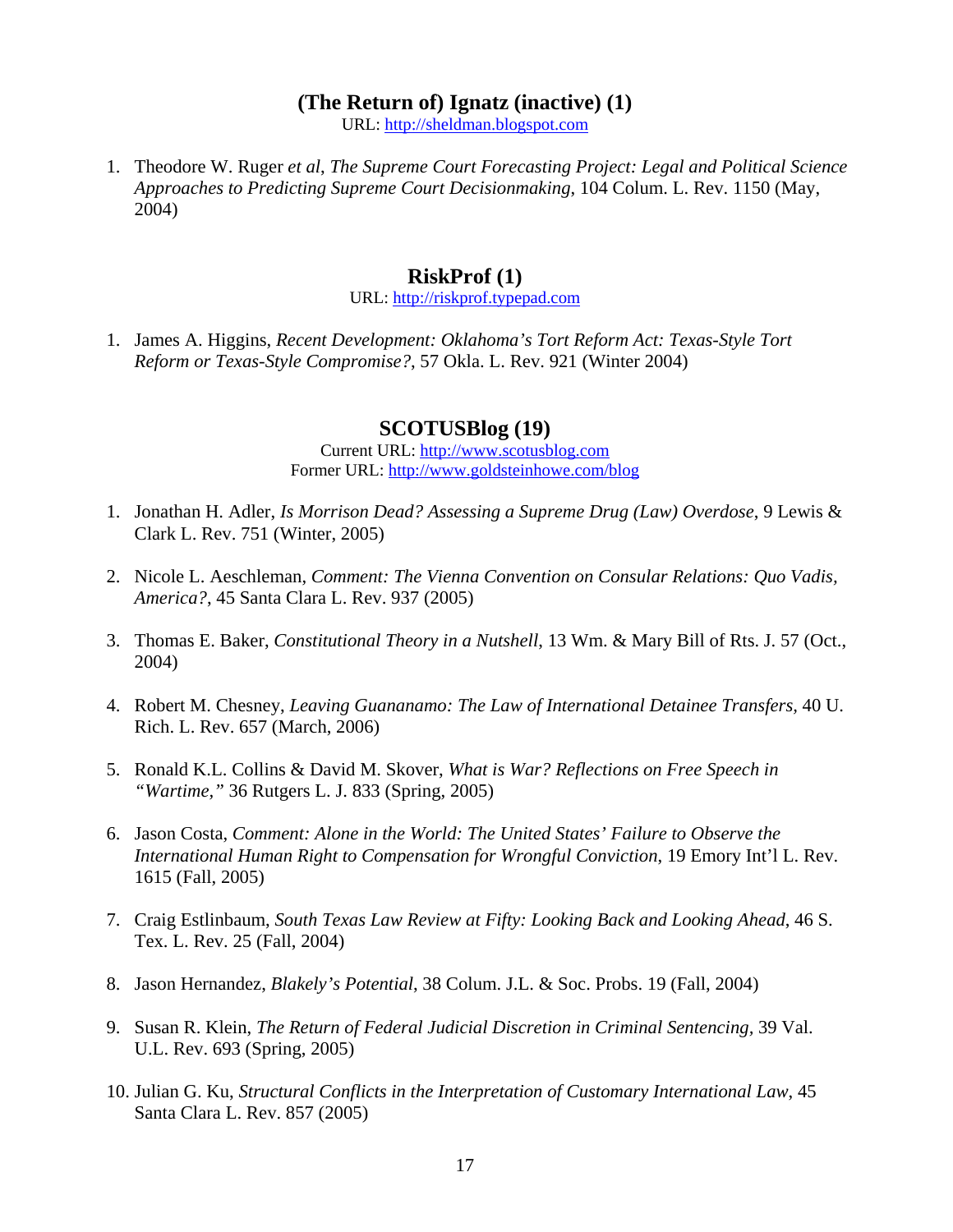- 11. *Leading Case: I. Constitutional Law*, 118 Harv. L. Rev. 248 (Nov., 2004)
- 12. David Narkiewicz, *Blogs, Bloggers and Blawgs*, 25 Pennsylvania Lawyer 49 (May/June, 2003)
- 13. Gary O'Connor & Stephanie Tai, *Legal and Appellate Weblogs: What They Are, Why You Should Read Them, and Why You Should Consider Starting Your Own*, 5 J. App. Prac. & Process 205 (Spring, 2003)
- 14. John T. Parry, *"Society Must Be [Regulated]": Biopolitics and the Commerce Clause in Gonzales v. Raich*, 9 Lewis & Clark L. Rev. 853 (Winter, 2005)
- 15. Glenn H. Reynolds & Brannon P. Denning, *What Hath Raich Wrought? Five Takes*, 9 Lewis & Clark L. Rev. 915 (Winter, 2005)
- 16. Stephen J. Schulhofer, *Checks and Balances in Wartime: American, British and Israeli Experiences*, 102 Mich. L. Rev. 1906 (Aug., 2004)
- 17. Kevin S. Schwartz, *Note: Applying Section 5: Tennessee v. Lane and Judicial Conditions on the Congressional Enforcement Power*, 114 Yale L.J. 1133 (March, 2005)
- 18. Sean Kevin Thompson, *Note: The Legality of the Use of Psychiatric Neuroimaging in Intelligence Interrogation*, 90 Cornell L. Rev. 1601 (Sept., 2005)
- 19. Charles D. Weisselberg, *The Detention and Treatment of Aliens Three Years After September 11: A New New World?,* 38 U.C. Davis L. Rev. 815 (March, 2005)

### **Scrivener's Error (1)**

URL: [http://scrivenerserror.blogspot.com](http://scrivenerserror.blogspot.com/)

1. Jonathan Kerry-Tyerman, *No Analog Analogue: Searchable Digital Archives and Amazon's Unprecedented Search Inside the Book Program as Fair Use*, 2006 Stan. Tech. L. Rev. 1 (2006)

#### **Sentencing Law and Policy (60)**

URL: [http://sentencing.typepad.com](http://sentencing.typepad.com/)

- 1. American Bar Association, Criminal Justice Section, *Report on Booker and Recommendation*, 17 Fed. Sent. R. 335 (June, 2005)
- 2. Robert J. Anello & Jodi Misher Peikin, *Evolving Roles in Federal Sentencing: The Post-Booker/Fanfan World*, 2005 Fed. Cts. L. Rev. 9 (Oct. 2005)
- 3. Jeffrey R. Babbin *et al*, *Developments in the Second Circuit: 2003-2004*, 37 Conn. L. Rev. 963 (Summer 2005)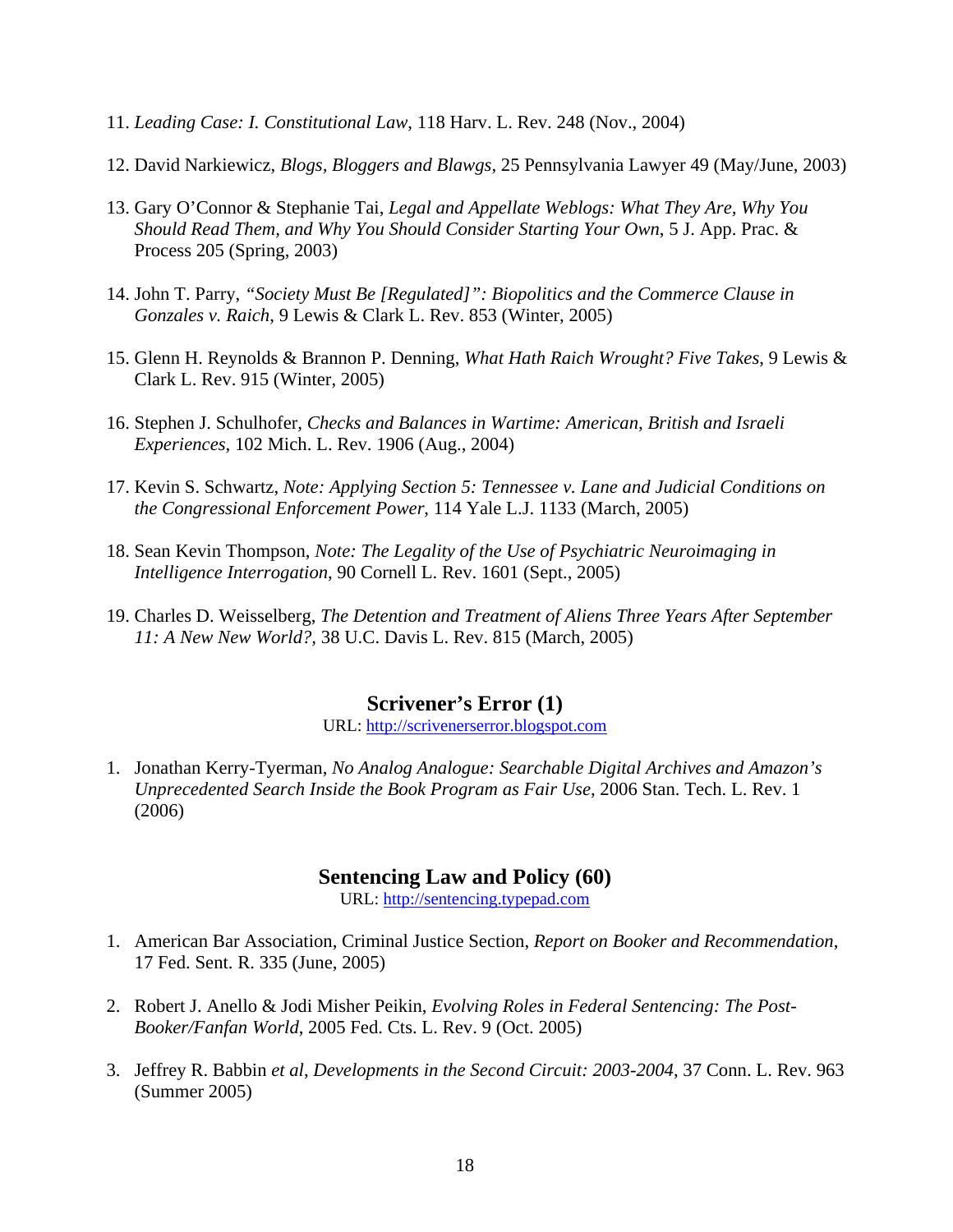- 4. Eric G. Barber, *Judicial Discretion, Sentencing Guidelines, and Lessons from Medieval England*, 27 W. New Eng. L. Rev. 1 (2005)
- 5. Rachel E. Barkow, *Separation of Powers and the Criminal Law*, 58 Stan. L. Rev. 989 (Feb. 2006)
- 6. Douglas A. Berman, *Punishment and Crime: Reconceptualizing Sentencing*, 2005 U Chi Legal F 1 (2005)
- 7. Douglas B. Bloom, *United States v. Booker and United States v. Fanfan: The Tireless March of Apprendi and the Intracourt Battle To Save Sentencing Reform*, 40 Harv. C.R.-C.L. L. Rev. 539 (Summer 2005)
- 8. Frank O. Bowman, III, *Train Wreck? Or Can the Federal Sentencing System be Saved? A Plea for Rapid Reversal of Blakely v. Washington*, 41 Am. Crim. L. Rev. 217 (Spring 2004)
- 9. Frank O. Bowman, III, *Punishment and Crime: Beyond Band-Aids: A Proposal for Reconfiguring Federal Sentencing After Booker*, 2005 U Chi Legal F 149 (2005)
- 10. Frank O. Bowman, III, *Symposium: Panel Four: The Institutional Concerns Inherent in Sentencing Regimes: The Failure of the Federal Sentencing Guidelines: A Structural Analysis*, 05 Colum. L. Rev. 1315 (May 2005)
- 11. Frank O. Bowman, III, *Mr. Madison Meets a Time Machine: The Political Science of Federal Sentencing Reform*, 58 Stan. L. Rev. 235 (Oct. 2005)
- 12. Ellen Byers, *Mentally Ill Criminal Offenders and the Strict Liability Effect: Is There Hope for a Just Jurisprudence in an Era of Responsibility/Consequences Talk?*, 57 Ark. L. Rev. 447 (2004)
- 13. Paul G. Cassell, *Recognizing Victims in the Federal Rules of Criminal Procedure: Proposed Amendments in Light of the Crime Victims' Rights Act*, 2005 B.Y.U.L. Rev. 835 (2005)
- 14. Steven L. Chanenson, *Hoist with their Own Petard?,* 17 Fed. Sent. R. 20 (Oct. 2004)
- 15. Steven L. Chanenson & Daniel F. Wilhelm, *Evolution and Denial: State Sentencing after Blakely and Booker*, 18 Fed. Sent. R. 1 (Oct. 2005)
- 16. Steven L. Chanenson, *Guidance from Above and Beyond*, 58 Stan. L. Rev. 175 (Oct. 2005)
- 17. Steven L. Chanenson, *The Next Era of Sentencing Reform* , 54 Emory L.J. 377 (Winter 2005)
- 18. Jonathan Chiu, *Comment: United States v. Booker: The Demise of Mandatory Federal Sentencing Guidelines and the Return of Indeterminate Sentencing*, 39 U. Rich. L. Rev. 1311 (May 2005)
- 19. Timothy Cone, *Double Jeopardy, Post-Blakely,* 41 Am. Crim. L. Rev. 1373 (Fall 2004)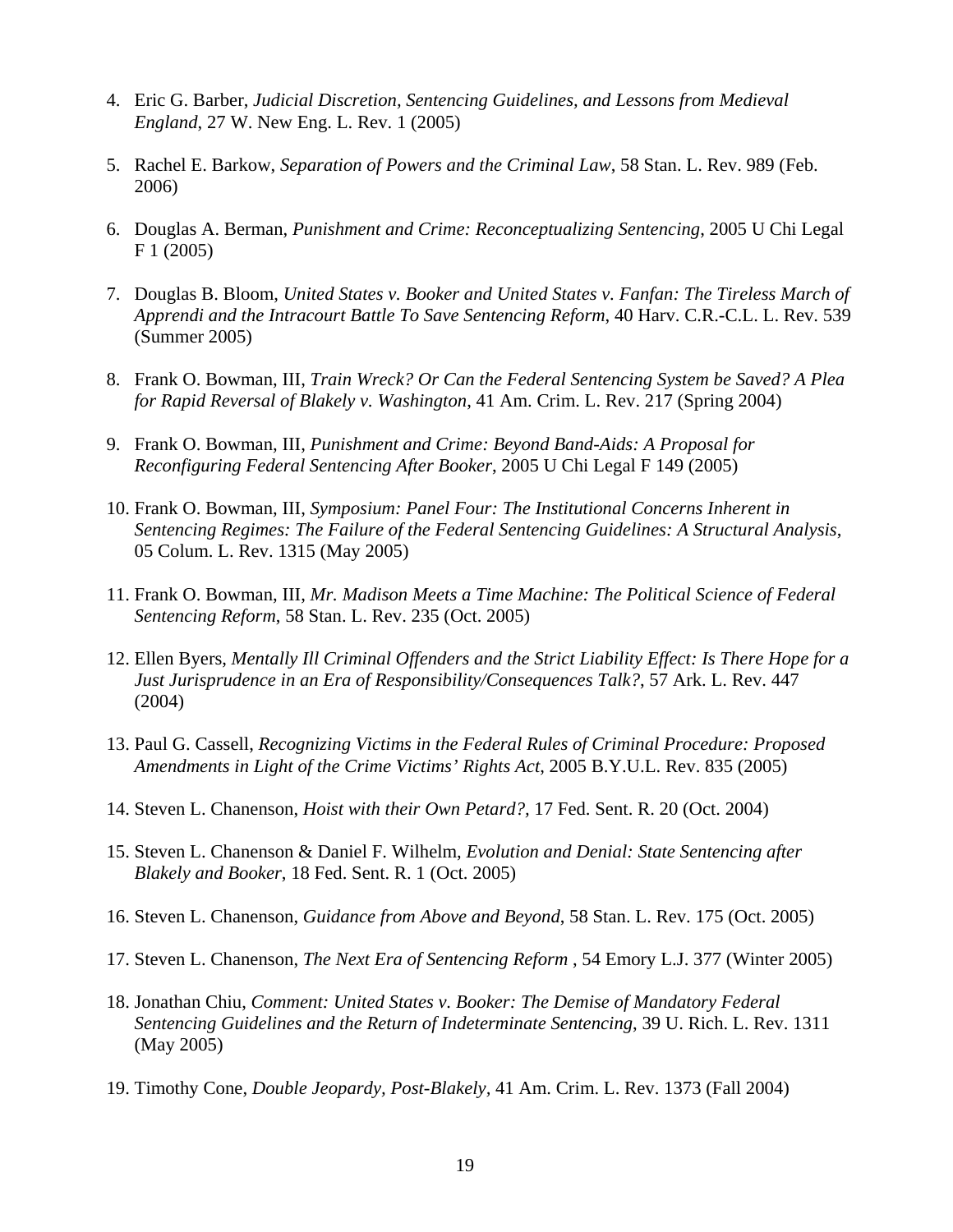- 20. David J. D'Addio, *NOTE: Sentencing After Booker: The Impact of Appellate Review on Defendants' Rights,* 24 Yale L. & Pol'y Rev. 173 (Winter 2006)
- 21. M.K.B. Darmer, *The Federal Sentencing Guidelines After Blakely and Booker: The Limits of Congressional Tolerance and a Greater Role for Juries*, 56 S.C. L. Rev. 533 (Spring 2005)
- 22. Nicholas J. Eichenseer, *Comment: Reasonable Doubt in the Rear-View Mirror: The Case for Blakely-Booker Retroactivity in the Federal System*, 2005 Wis. L. Rev. 1137 (2005)
- 23. Alan Ellis & James H. Feldman, Jr., *Representing White Collar Clients in a Post-Booker World*, 29 Champion 12 (Sept./Oct. 2005)
- 24. Amie N. Ely, *Note: Prosecutorial Discretion as an Ethical Necessity: The Ashcroft Memorandum's Curtailment of the Prosecutor's Duty to "Seek Justice,"* 90 Cornell L. Rev. 237 (Nov. 2004)
- 25. Timothy Liam Epstein, *The Importance of Juries: The Impact and Implications of U.S. v. Booker: The Sixth Amendment versus Mandatory Sentencing Guidelines*, 19 CBA Record 44 (Feb./Mar. 2005)
- 26. George Fisher & Jennifer L. Mnookin, *Book Review: Uncertain Bargains: The Rise of Plea Bargaining in AmericaPlea Bargaining's Triumph: A History of Plea Bargaining in America*, 57 Stan. L. Rev. 1721 (April 2005)
- 27. Phil Fortino, *A Post-Blakely Era or Post-Blakely Error?*, 38 Colum. J.L. & Soc. Probs. 1 (Fall 2004)
- 28. Jackie Gardina, *Compromising Liberty: A Structural Critique of the Sentencing Guidelines*, 38 U. Mich. J.L. Reform 345 (Winter 2005)
- 29. Michael Goldsmith, *Reconsidering the Constitutionality of Federal Sentencing Guidelines After Blakely: A Former Commissioner's Perspective*, 2004 B.Y.U.L. Rev. 935 (2004)
- 30. Isaac M. Gradman, *Note: Hot Under the White Collar: What the Rollercoaster in Sentencing Law from Blakely to Booker Will Mean to Corporate Offenders*, 1 N.Y.U. J. L. & Bus. 731 (Summer, 2005)
- 31. Jason Hernandez, *Blakely's Potential*, 38 Colum. J.L. & Soc. Probs. 19 (Fall 2004)
- 32. David E. Johnson, *Note: Justice for All: Analyzing Blakely Retroactivity and Ensuring Just Sentences in Pre-Blakely Convictions*, 66 Ohio St. L.J. 875 (2005)
- 33. Marc E. Johnson, *Everything Old is New Again: Justice Scalia's Activist Originalism in Schriro v. Summerlin,* 95 J. Crim. L. & Criminology 763 (Spring 2005)
- 34. Sandra D. Jordan, *Have We Come Full Circle? Judicial Sentencing Discretion Revived in Booker and Fanfan*, 33 Pepp. L. Rev. 615 (2005)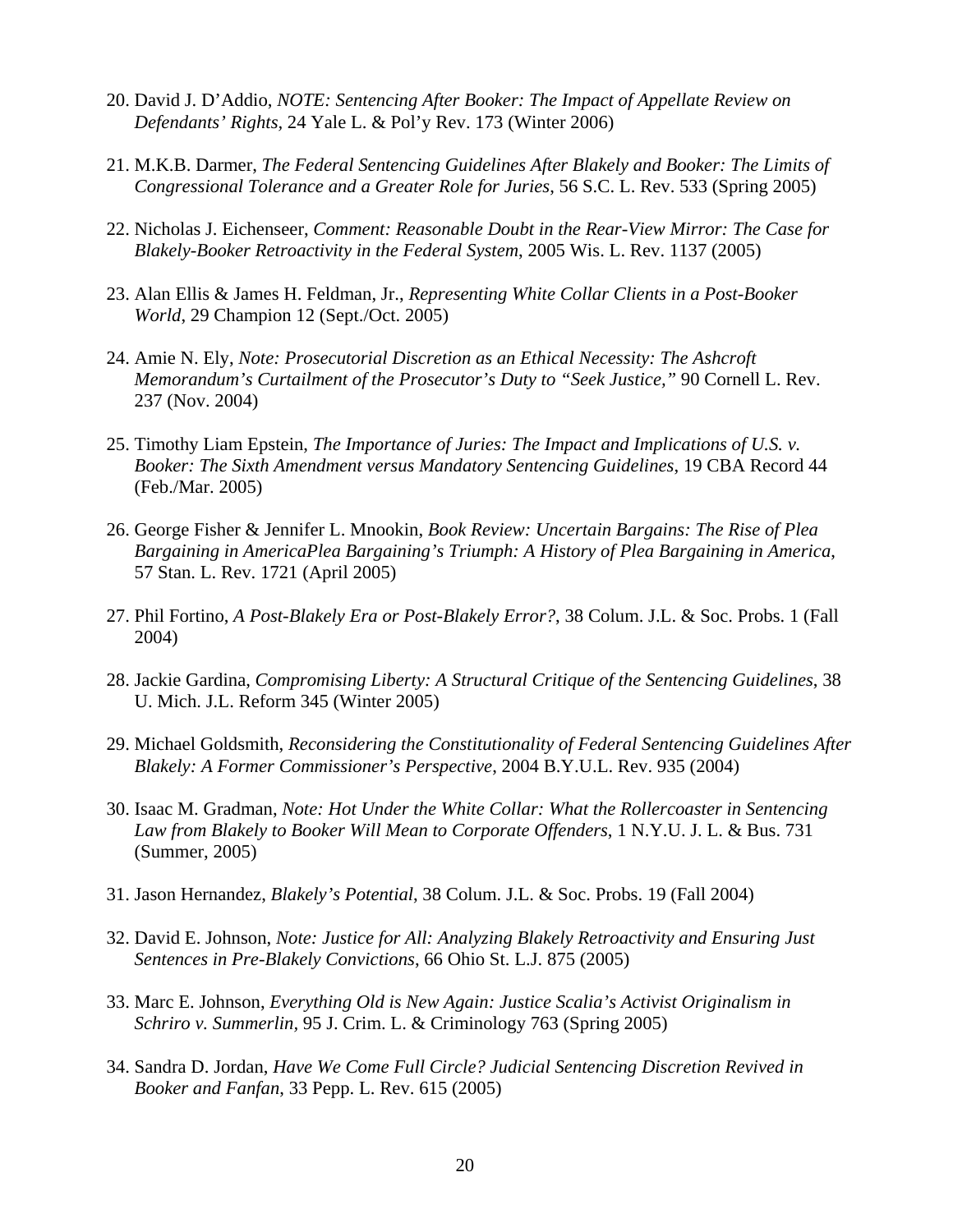- 35. Steven G. Kalar *et al, A Booker Advisory: Into the Breyer Patch*, BY, 29 Champion 8 (March 2005)
- 36. Nancy J. King & Rosevelt L. Noble, *Felony Jury Sentencing in Practice: A Three-State Study*, 57 Vand. L. Rev. 885 (April 2004)
- 37. Susan R. Klein, *The Return of Federal Judicial Discretion in Criminal Sentencing*, 39 Val. U.L. Rev. 693 (Spring 2005)
- 38. Andrew D. Leipold, *Why are Federal Judges So Acquittal Prone?*, 83 Wash. U. L. Q. 151 (2005)
- 39. Erik Luna, *Gridland: An Allegorical Critique of Federal Sentencing*, 96 J. Crim. L. & Criminology 25 (Fall 2005)
- 40. *Memorandum: Presenting a Proposal for Bringing the Federal Sentencing Guidelines into Conformity with Blakely v. Washington*, 16 Fed. Sent. R. 364 (Feb. 2004)
- 41. Marc L. Miller, *The Foundations of Law: Sentencing Equality Pathology*, 54 Emory L.J. 271 (2005)
- 42. Richard E. Myers II, *Symposium: Locating the Constitutional Center: Centrist Judges and Mainstream Values: A Multidisciplinary Exploration: Restoring the Peers in the "Bulwark": Blakely v. Washington and the Court's Jury Project*, 83 N.C.L. Rev. 1383 (June 2005)
- 43. Christopher Nalls, *Notes and Comments: Bait and Switch: Criminal Sentencing from a Due Process Perspective*, 27 T. Jefferson L. Rev. 159 (Fall 2004)
- 44. Teresa R. Nelson, *Note: The Sixth Amendment Right to Trial by Jury: A Constitutional Guarantee versus the Demise of Sentencing Guidelines, Blakely v. Washington, 124 S. Ct. 2531 (2004),* 5 Wyo. L. Rev. 317 (2005)
- 45. *Note: Criminal Law Federal Sentencing Guidelines Ninth Circuit Holds That Shaming Punishment Does Not Violate the Sentencing Reform Act.--United States v. Gementera, 379 F.3d 596 (9th Cir. 2004),* 118 Harv. L. Rev. 825 (Dec. 2004).
- 46. *Primary Material: Petition for Rehearing on Behalf of The State of Washington in Blakely v. Washington*, No. 02-1632 (filed July 26, 2004), 17 Fed. Sent. R. 71 (Oct. 2004)
- 47. William H. Pryor Jr., *Symposium: Sentencing: What's at Stake for the States? Keynote Address: Lessons of a Sentencing Reformer from the Deep South*, 105 Colum. L. Rev. 943 (May 2005)
- 48. Aaron Rappaport, *What the Supreme Court Should Do: Save Sentencing Reform, Gut the Guidelines*, 17 Fed. Sent. R. 46 (October, 2004)
- 49. Kevin R. Reitz, *Symposium: Sentencing: What's at Stake for the States? Panel Two: Considerations at Sentencing – What Factors are Relevant and Who Should Decide? The New*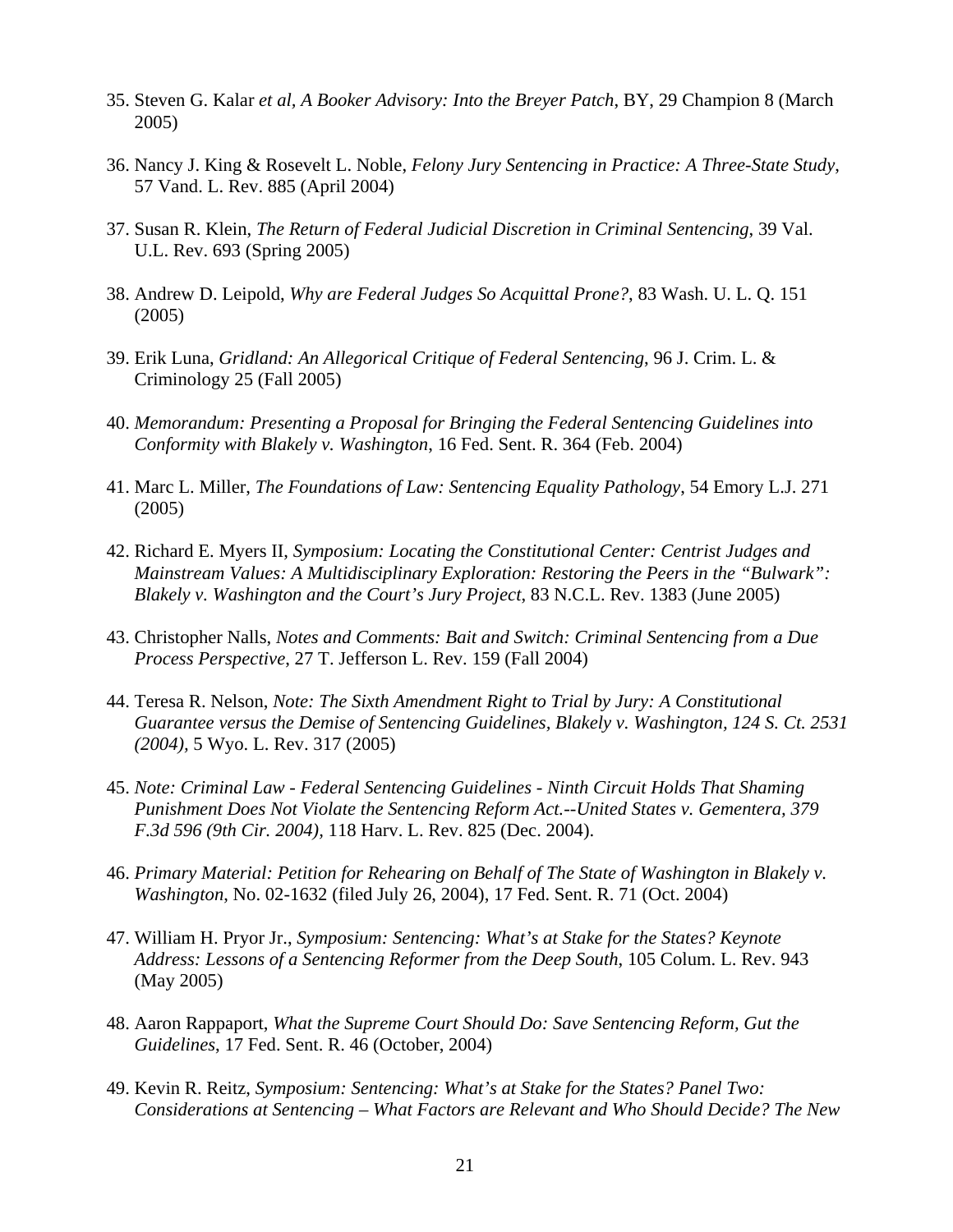*Sentencing Conundrum: Policy and Constitutional Law at Cross-Purposes*, 105 Colum. L. Rev. 1082 (2005)

- 50. Peter B. Rutledge, *The 2004 Gunderson Lecture: Apprendi, Blakely and Federalism*, 50 S.D. L. Rev. 427 (2005)
- 51. O. Dean Sanderford, *Comment: The Feeney Amendment, United States v. Booker, and New Opportunities for the Courts and Congress*, 83 N.C.L. Rev. 736 (March 2005)
- 52. Douglas M. Schneider, *Note: But I was Just a Kid! Does Using Juvenile Adjudications to Enhance Adult Sentences Run Afoul of Apprendi v. New Jersey?* 26 Cardozo L. Rev. 837 (2005)
- 53. Laura M. Schulteis, *Note: In re United States of America: An Isolated Showdown Between a Prosecutor and a Judge or the Result of a Seismic Shift of Power from the Judiciary to the Executive?*, 2005 Wis. L. Rev. 297 (2005)
- 54. Neil S. Siegel, *A Theory in Search of a Court, and Itself: Judicial Minimalism at the Supreme Court Bar*, 103 Mich. L. Rev. 1951 (Aug. 2005)
- 55. Kate Stith, *Crime and Punishment Under the Constitution,* 2004 Sup. Ct. Rev. 221 (2004)
- 56. *The Supreme Court, 2004 Term: Leading Cases*, 119 Harv. L. Rev. 189 (Nov. 2005)
- 57. Ben Trachtenberg, *Note: State Sentencing Policy and New Prison Admissions*, 38 U. Mich. J.L. Reform 479 (Winter 2005)
- 58. Ian Weinstein & Nathaniel Z. Marmur, *Federal Sentencing During the Interregnum: Defense Practice as the Blakely Dust Settles*, 17 Fed. Sent. R. 51 (Oct. 2004)
- 59. Ronald Wright, *Blakely and the Centralizers in North Carolina*, 18 Fed. Sent. R. 19 (Oct. 2005)
- 60. Ronald F. Wright, *Trial Distortion and the End of Innocence in Federal Criminal Justice*, 154 U. Pa. L. Rev. 79 (Nov. 2005)

#### **Southern District of Florida Blog (1)**

URL: [www.sdfla.blogspot.com](http://www.sdfla.blogspot.com/)

1. Milton Hirsch & David Oscar Markus, *Fourth Amendment Forum*, 29 Champion 54 (Dec., 2005)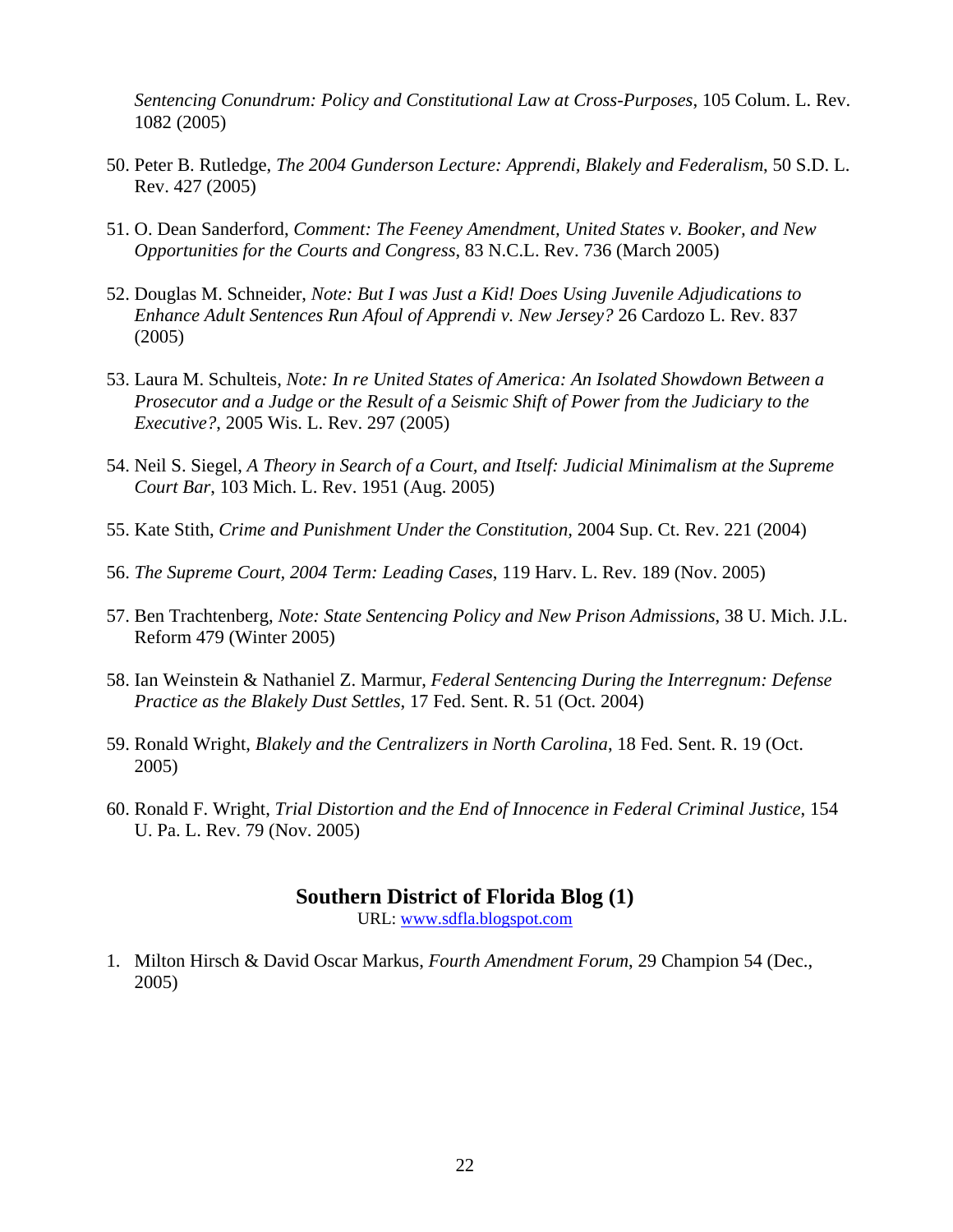#### **Sports and the Law Report (inactive) (1)**

URL: [http://robhagy.typepad.com/sports\\_law\\_blog](http://robhagy.typepad.com/sports_law_blog/)

1. Zachary Hugo Hoying, *Ohio Supreme Court Decisions: 2004: State ex rel. WBNS TV, Inc. v. Dues*, 31 Ohio N.U.L. Rev. 566 (2005)

### **Statutory Construction Zone (inactive) (1)**

URL: [http://www.statconblog.blogspot.com](http://www.statconblog.blogspot.com/)

1. Gary E. O'Connor, *Restatement (First) of Statutory Interpretation*, 7 N.Y.U. J. Legis. & Pub. Pol'y 333 (2003/2004)

### **Supreme Court Blog (inactive) (1)**

URL: [http://scotus.blogspot.com](http://scotus.blogspot.com/)

1. Jefferson Lankford, *Internet Browser: To Blog or Not to Blog*, 40 AZ Attorney 10 (Feb., 2004)

### **Tax & Business Law Commentary (1)**

URL: [http://taxbiz.blogspot.com](http://taxbiz.blogspot.com/)

1. Anthony Q. Fletcher, *Publish or Perish: The New York Limited Liability Company Law Publication Requirement: The Fundamental Flaw of an Otherwise Flawless Law*, 1 N.Y.U. J. L. & Bus. 139 (Fall, 2004)

# **TaxProf Blog (2)**

URL: [http://taxprof.typepad.com](http://taxprof.typepad.com/)

- 1. Linda M. Beale, *Congress Fiddles While Middle America Burns: Amending the Amt (And Regular Tax)*, 6 Fla. Tax Rev. 811 (2004)
- 2. Natalie C. Cotton, *Comment: The Competence of Students as Editors of Law Reviews: A Response to Judge Posner*, 154 U. Pa. L. Rev. 951 (April 2006)

### **Texas Law Blog (inactive) (1)**

URL: [http://texaslaw.blogspot.com](http://texaslaw.blogspot.com/)

1. Craig Estlinbaum, *South Texas Law Review at Fifty: Looking Back and Looking Ahead*, 46 S. Tex. L. Rev. 25 (Fall 2004)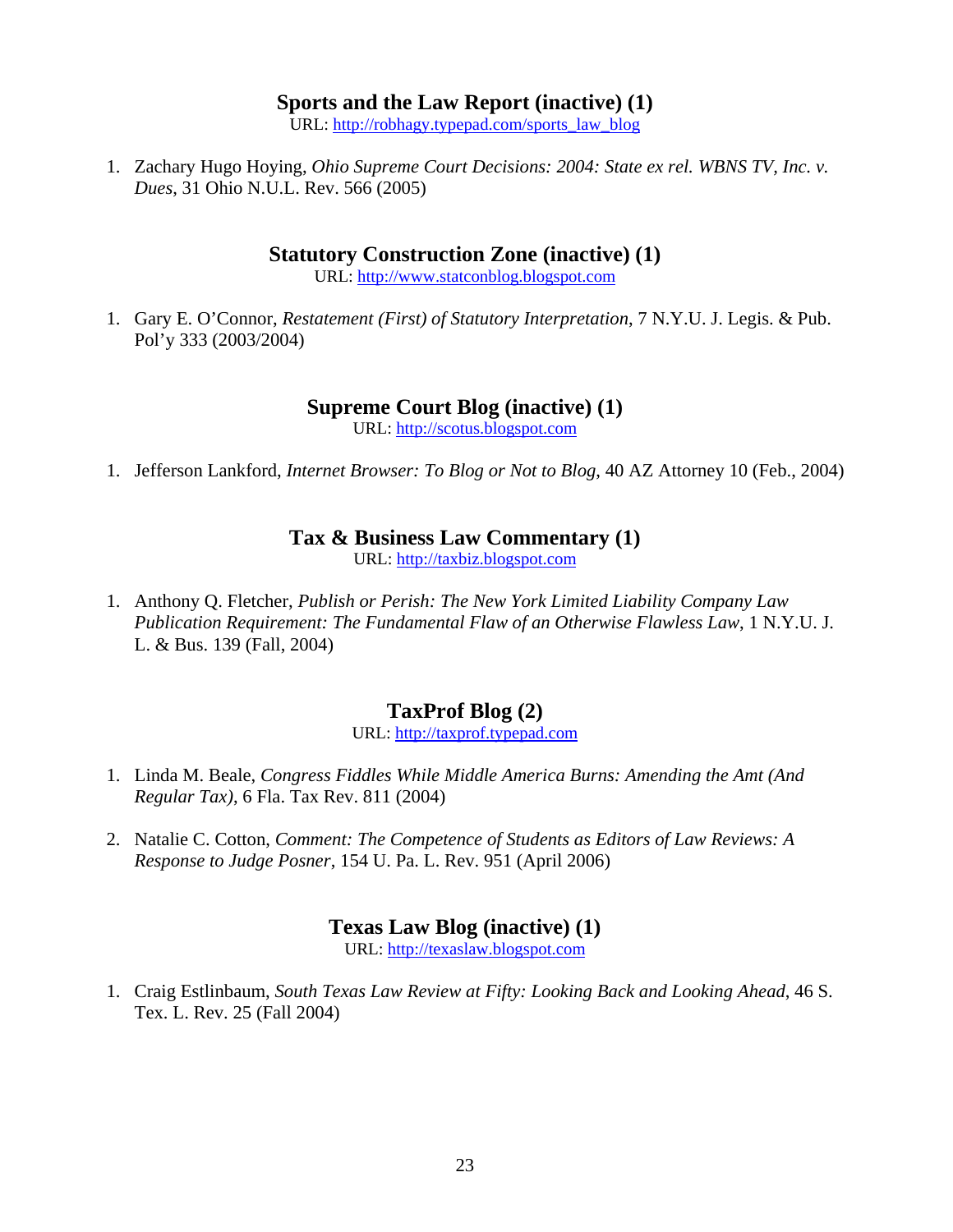### **Trial Ad Notes (1)**

URL: [http://trialadnotes.blogspot.com](http://trialadnotes.blogspot.com/)

1. Mary Whisner, *Practicing Reference: Cool Web Sites*, 97 Law Libr. J. 721 (Fall, 2005)

### **The TTABlog (1)**

URL: [http://thettablog.blogspot.com](http://thettablog.blogspot.com/)

1. Todd Anten, *Note: Self-Disparaging Trademarks and Social Change: Factoring the Reappropriation of Slurs into Section 2(A) of the Lanham Act*, 106 Colum. L. Rev. 388 (March, 2006)

### **Underneath Their Robes (1)**

URL: [http://underneaththeirrobes.blogs.com](http://underneaththeirrobes.blogs.com/)

1. Jay S. Bybee & Thomas J. Miles, *Empirical Measures of Judicial Performance: Judging the Tournament*, 32 Fla. St. U.L. Rev. 1055 (Summer, 2005)

### **Utah District Court CMECF Updates (1)**

URL: [http://utd-cmecf.blogspot.com](http://utd-cmecf.blogspot.com/)

1. Toby Brown, *Tune In and Blog On: New Marketing Technology for Lawyers*, 53 RI Bar Jnl. 19 (May/June, 2005)

### **The Volokh Conspiracy (41)**

Current URL: [http://www.volokh.com](http://www.volokh.com/) Previous URL: [http://volokh.blogspot.com](http://volokh.blogspot.com/) (now "SEO Reviewer")

- 1. Michael Abramowicz, *Information Markets, Administrative Decisionmaking, and Predictive Cost-Benefit Analysis*, 71 U. Chi. L. Rev. 933 (Summer, 2004)
- 2. Alexandra Bak-Boychuk, *Comment: Liar Laws: How MPC § 241.3 and State Unsworn Falsification Statutes Fix the Flaws in the False Statements Act (18 U.S.C. § 1001)*, 78 Temp. L. Rev. 453 (Summer, 2005)
- 3. Anita Bernstein, *Whatever Happened to Law and Economics*, 64 Md. L. Rev. 303 (2005)
- 4. Bradford Bigler, *Comment: Sexually Provoked: Recognizing Sexual Misrepresentation as Adequate Provocation*, 53 UCLA L. Rev. 783 (Feb., 2006)
- 5. Grace Ganz Blumberg, *Legal Recognition of Same-Sex Conjugal Relationships: The 2003 California Domestic Partner Rights and Responsibilities Act in Comparative Civil Rights and Family Law Perspective*, 51 UCLA L. Rev. 1555 (Aug., 2004)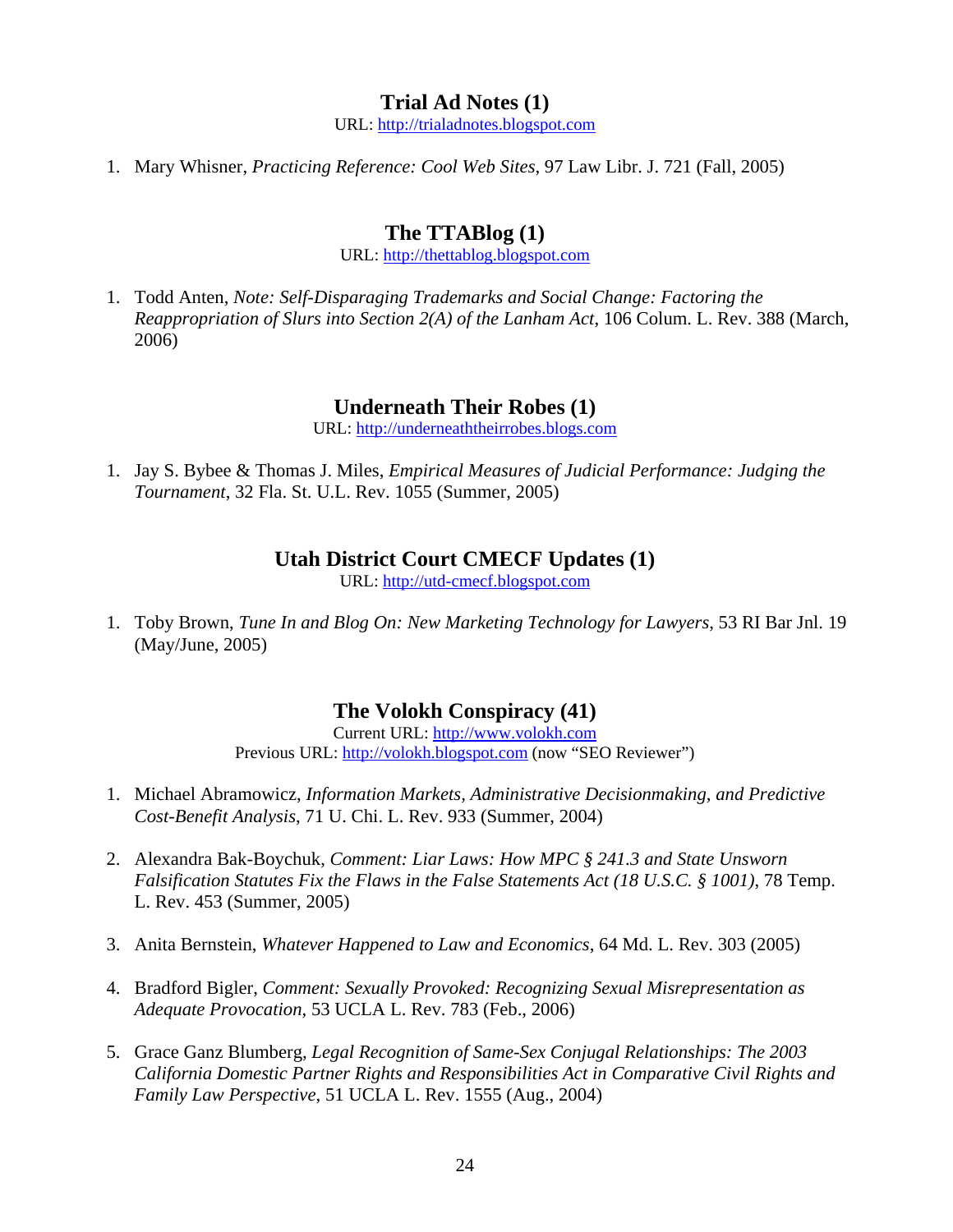- 6. Jason A. Cade, *Note: If the Shoe Fits: Kasky v. Nike and Whether Corporate Statements about Business Operations Should Be Deemed Commercial Speech*, 70 Brooklyn L. Rev. 247 (Fall, 2004)
- 7. Courtney Megan Cahill, *Same-Sex Marriage, Slippery Slope Rhetoric, and the Politics of Disgust: A Critical Perspective on Contemporary Family Discourse and the Incest Taboo*, 99 Nw. U.L. Rev. 1543 (Summer, 2005)
- 8. Winston E. Calvert, *Note: Judicial Selection and the Religious Test Clause*, 82 Wash. U. L. Q. 1129 (Fall, 2004)
- 9. Dale Carpenter, *Is Lawrence Libertarian*, 88 Minn. L. Rev. 1140 (May, 2004)
- 10. Patrick B. Cates, *Comment: Faith-Based Prisons and the Establishment Clause: The Constitutionality of Employing Religion as an Engine of Correctional Policy*, 41 Willamette L. Rev. 777 (Fall, 2005)
- 11. Eric R. Claeys, *Raich and Judicial Conservatism at the Close of the Rehnquist Court*, 9 Lewis & Clark L. Rev. 791 (Winter, 2005)
- 12. Teresa Stanton Collett, *Restoring Democratic Self-Governance through the Federal Marriage Amendment*, 2 U. St. Thomas L.J. 95 (Fall, 2004)
- 13. John C. Eastman, *Challenging the Legislature's Actions in the Wake of Guinn v. Legislature*, 4 Nev. L.J. 543 (Spring, 2004)
- 14. *Feature: Some War-Winning Law Blogs*, 20 Maine Bar J. 107 (Spring, 2005)
- 15. Adam Fraser, *Protected from Their Own Beliefs: Religious Objectors and Paternalistic Laws*, 18 BYU J. Pub. L. 185 (2003)
- 16. Joseph Gratz, *Note: Reform in The "Brave Kingdom": Alternative Compensation Systems For Peer-To-Peer File Sharing*, 6 Minn. J.L. Sci. & Tech. 399 (Dec., 2004)
- 17. Paul S. Gutman, *Say What?: Blogging and Employment Law in Conflict*, 27 Colum. J.L. & Arts 145 (Fall, 2003)
- 18. Ruth K. Khalsa, *Note: Polygamy as a Red Herring in the Same-Sex Marriage Debate*, 54 Duke L.J. 1665 (April, 2005)
- 19. *Leading Case: Fourth and Fifth Amendments Stop-and-Identify Statutes,* 118 Harv. L. Rev. 286 (Nov., 2004)
- 20. Daniel J. Lowenberg, *Comment: The Texas Cave Bug and the California Arroyo Toad "Take" on the Constitution's Commerce Clause*, 36 St. Mary's L. J. 149 (2004)
- 21. Nelson Lund & John O. McGinnis, *Lawrence v. Texas and Judicial Hubris*, 102 Mich. L. Rev. 1555 (June, 2004)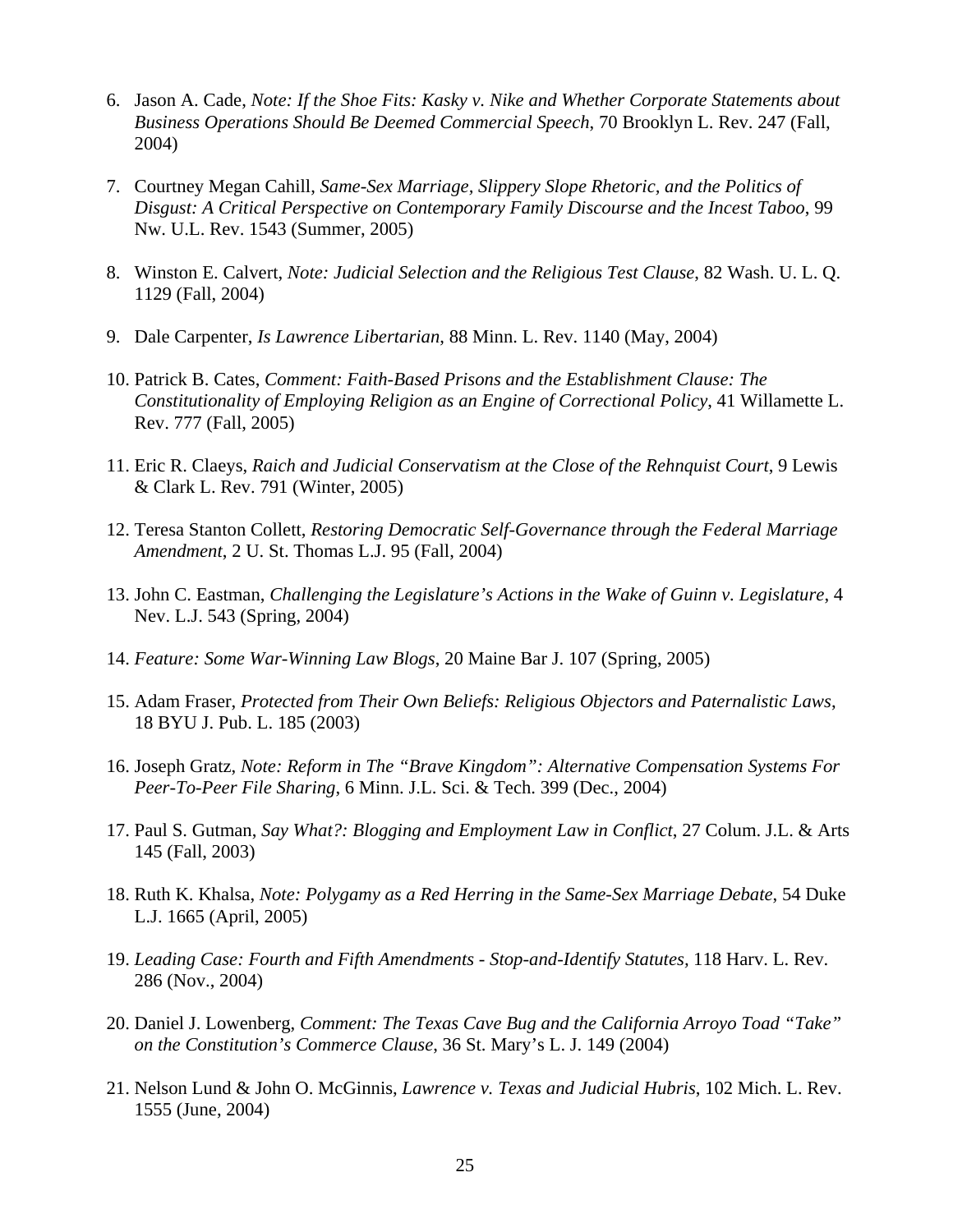- 22. Brett H. McDonnell, *Responses to Lawrence v. Texas: Is Incest Next?*, 10 Cardozo Women's L.J. 337 (Winter, 2004)
- 23. John O. McGinnis, *Foreign to Our Constitution*, 100 Nw. U.L. Rev. 303 (2006)
- 24. Stephen M. McJohn, *Eldred's Aftermath: Tradition, the Copyright Clause, and the Constitutionalization of Fair Use*, 10 Mich. Telecomm. Tech. L. Rev. 95 (Fall, 2003)
- 25. Ryan McKaig, *Comment: Aid and Comfort n1: Rasul v. Bush and the Separation of Powers Doctrine in Wartime*, 28 Campbell L. Rev. 123 (Fall, 2005)
- 26. Mark P. McKenna, *The Right of Publicity and Autonomous Self-Definition*, 67 U. Pitt. L. Rev. 225 (Fall, 2005)
- 27. Adam Mossoff, *Is Copyright Property*, 42 San Diego L. Rev. 29 (Feb./Mar., 2005)
- 28. Nina Paul & Will Trachman, *Fidos and Fi-don'ts: Why the Supreme Court Should Have Found a Search in Illinois v. Caballes*, 9 Cal. Crim. Law Rev. 1 (2005)
- 29. *Note: The Plaintiff as Person: Cause Lawyering, Human Subject Research, and the Secret Agent Problem*, 119 Harv. L. Rev. 1510 (March, 2006)
- 30. Saikrishna B. Prakash, *Branches Behaving Badly: The Predictable and Often Desirable Consequences of the Separation of Powers*, 12 Cornell J. L. & Pub. Pol'y 543 (Summer, 2003)
- 31. Patrick S. Ryan, *War, Peace, or Stalemate: Wargames, Wardialing, Wardriving, and the Emerging Market for Hacker Ethics*, 9 Va. J.L. & Tech. 7 (Summer, 2004)
- 32. Timothy Sandefur, *A Private Little Bush v. Gore, or, How Nevada Violated the Republican Guarantee and Got Away With It*, 9 Tex. Rev. Law & Pol. 105 (Fall, 2004)
- 33. Alan E. Sears, *Civil Marriage & Same-Sex Couples: Wrong in the Law and in the Culture*, 40 AZ Attorney 15 (March, 2004)
- 34. David D. Smyth III, *A New Framework for Analyzing Gag Orders Against Trial Witnesses*, 56 Baylor L. Rev. 89 (Winter, 2004)
- 35. Cass R. Sunstein & Randy E. Barnett, *Constitutive Commitments and Roosevelt's Second Bill of Rights: A Dialogue*, 53 Drake L. Rev. 205 (Winter, 2005)
- 36. Anthony E. Varona, *Changing Channels and Bridging Divides: The Failure and Redemption of American Broadcast Television Regulation*, 6 Minn. J.L. Sci. & Tech. 1 (December, 2004)
- 37. Anthony E. Varona, *Out of Thin Air: Using First Amendment Public Forum Analysis to Redeem American Broadcasting Regulation*, 39 U. Mich. J.L. Reform 149 (Winter, 2006)
- 38. Amy L. Wax, *The Conservative's Dilemma: Traditional Institutions, Social Change, and Same-Sex Marriage*, 42 San Diego L. Rev. 1059 (Summer, 2005)